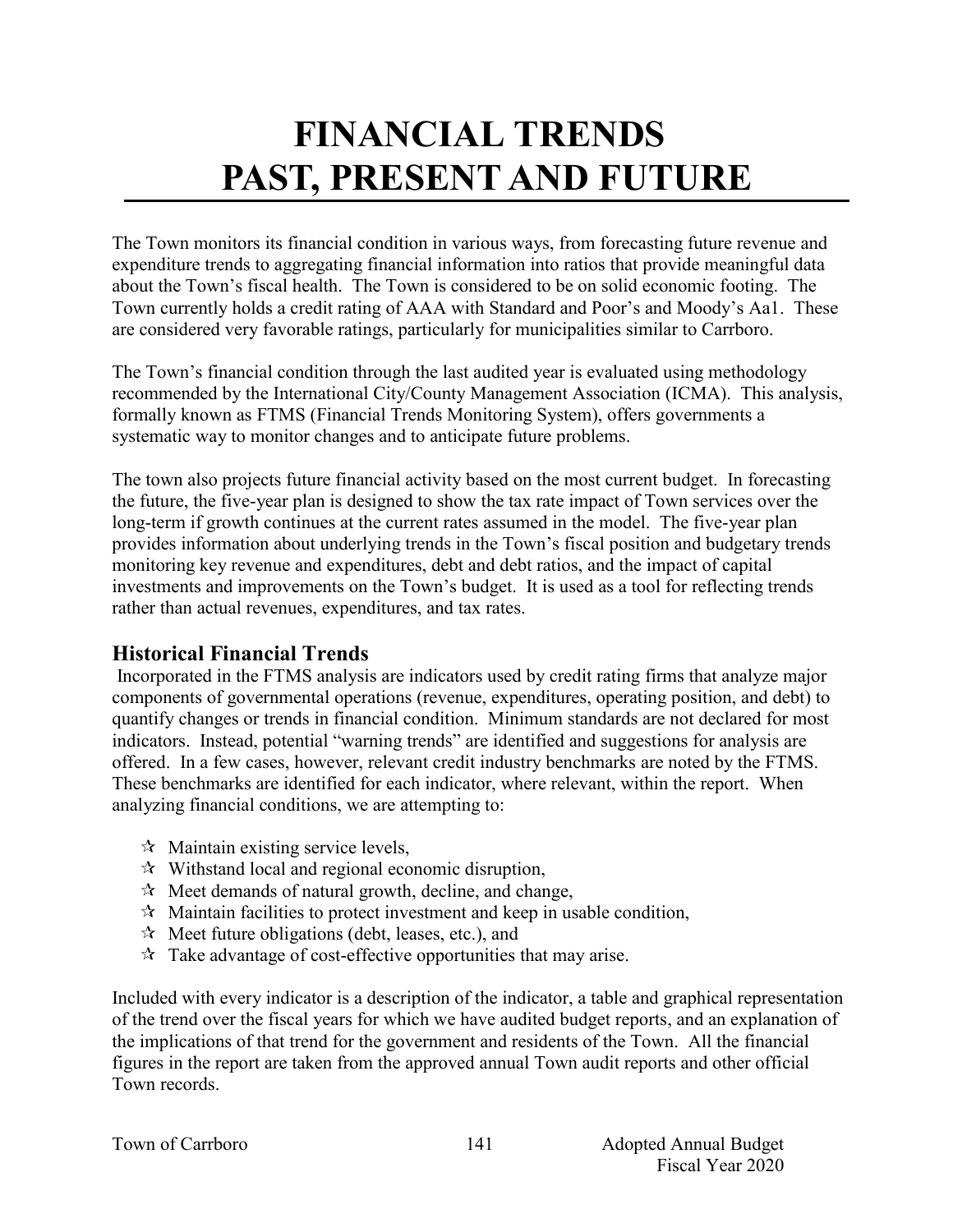Several indicators used throughout the report present dollar figures that have been adjusted for inflation using the Consumer Price Index (CPI) provided by the Bureau of Labor Statistics. By illustrating figures in constant dollars the effects of inflation are removed. The analyses illustrate historical trends for the General Fund and Special Revenue Funds (Grant Funds and Revolving Loan Fund). All per capita figures were calculated using population figures used by the North Carolina Department of Revenue to distribute sales tax revenue. They, in turn, rely on Census and state demographics information.

#### **Revenue Indicators**

Revenues can be analyzed to determine the local government's capacity to provide services. Important issues to consider in revenue analysis are growth, flexibility, elasticity, dependability, diversity, and administration. Under ideal situations revenues grow at a rate equal to or greater than the combined effects of inflation and expenditures. Revenues should be sufficiently flexible to allow adjustments to changing conditions.



| Year                            | $2013 - 14$  | $2014 - 15$  | $2015 - 16$  | 2016-17      | 2017-18      |
|---------------------------------|--------------|--------------|--------------|--------------|--------------|
| Net Operating Revenue (adjuste) | \$14,203,573 | \$14,439,376 | \$14,048,440 | \$13,541,892 | \$14,704,481 |
| Population                      | 20.510       | 20,337       | 20.984       | 20,867       | 21,099       |
| Net Operating Revenue Per       |              |              |              |              |              |
| Capita (adjusted)               | \$693        | \$710        | \$669        | \$649        | \$697        |

**Warning Trend: Decreasing operating revenues per capita (constant dollars). Formula: Operating Revenues per Capita (adjusted dollars)/Population**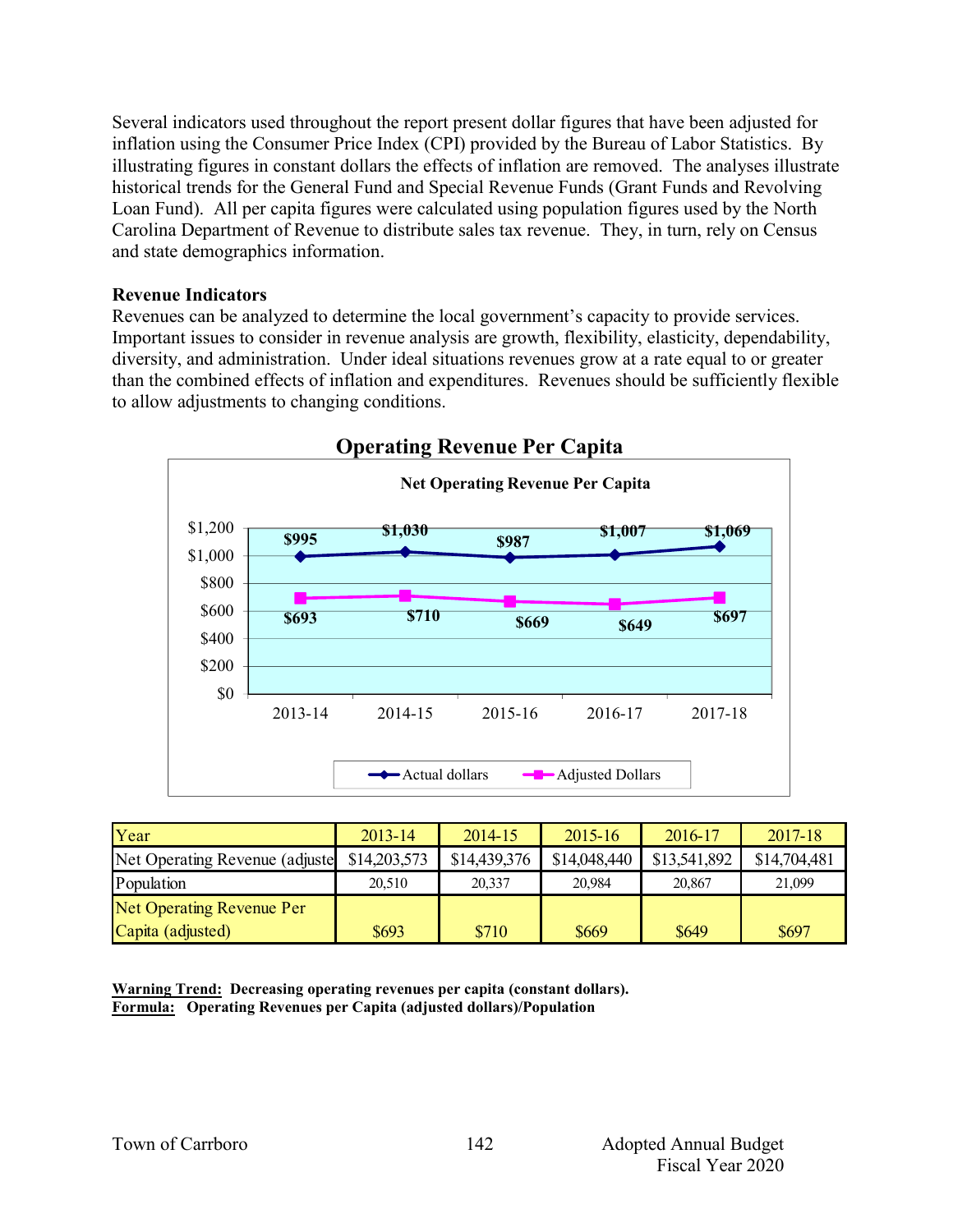#### **Description**

Examining per capita revenues shows changes in revenues relative to changes in population size. As population increases, it might be expected that revenues and the need for services would increase proportionally, and therefore the level of per capita revenues would remain at least constant in real terms. If per capita revenues are decreasing, the government may be unable to maintain existing service levels unless it finds new revenue sources or ways to provide existing services more efficiently. The reasoning in both cases assumes that the cost of services is directly related to population size.

Operating revenues, as defined in this chart, are that portion of gross revenues collected by the Town that is available for general municipal operations. Thus, revenues legally restricted to capital improvements or other special purposes are excluded. The only legally restricted revenue deducted to calculate operating revenue is Powell Bill revenue that is used for street resurfacing.

#### *Discussion*

In real terms (adjusted for inflation), revenues per capita in Carrboro have remained constant since FY2014. In actual dollars collected (adjusted for inflation), revenue increased by 3.5% percent. Ad valorem tax, local option sales tax, other taxes and licenses, permits and fees, and investment earnings have increased in the past 5 years. The following chart shows distinct revenue trends as reflected in the Town's audit reports.

| <b>Revenue Source</b>           | 2018 Revenue<br>Adjusted for<br><b>Inflation</b> | 2014 Revenue<br>Adjusted for<br><b>Inflation</b> | % Change in<br><b>Revenue Since</b><br>2014 |     | [2018 per capita] 2014 per capita | % Change Since<br>$2014$ (per<br>capita) |
|---------------------------------|--------------------------------------------------|--------------------------------------------------|---------------------------------------------|-----|-----------------------------------|------------------------------------------|
| Ad valorem taxes                | \$8,423,144.51                                   | \$ 8,206,147.53                                  | $2.6\%$ S                                   | 399 | 400                               | $-0.3\%$                                 |
| Local option sales taxes        | \$2,971,079.46                                   | \$2,482,340.29                                   | $19.7\%$ S                                  | 141 | 121                               | 16.5%                                    |
| Other taxes and licenses        | \$1,043,844.60                                   | 916,406.40                                       | $13.9\%$ S                                  | 49  | 45                                | 8.9%                                     |
| Intergovernmental revenues      | \$1,008,822.76                                   | 1,379,222.69<br>S.                               | $-26.9\%$ S                                 | 48  | 67                                | $-28.4%$                                 |
| <b>Permits and fees</b>         | 897,976.66<br>S                                  | 869, 393.88                                      | $3.3\%$ S                                   | 43  | 42                                | 2.4%                                     |
| <b>Sales and services</b>       | 159,741.22<br>S                                  | 197, 363, 26                                     | $-19.1\%$ S                                 | 8   | 10                                | $-20.0\%$                                |
| Investment earnings             | 88,318.88<br>S                                   | 8.181.63                                         |                                             | 4   | $\overline{\phantom{0}}$<br>ъ     | #DIV/0!                                  |
| Other                           | 111,553.35<br>S                                  | 144,517.05                                       |                                             |     |                                   | $-28.6%$                                 |
| <b>Total revenues by source</b> | \$14,704,481,45                                  | \$14,203,572,72                                  | $3.5\%$ \$                                  | 697 | 692                               | 0.7%                                     |

Having a significant impact on the revenue stream is the property tax and sales taxes revenue per capita, representing 77% of the total revenue per capita in 2018. The significant impact of property taxes as a source of revenue is largely a reflection of the state restrictions on the ability of local government to use other types of revenues to support community needs. Intergovernmental Revenues had the most significant decrease.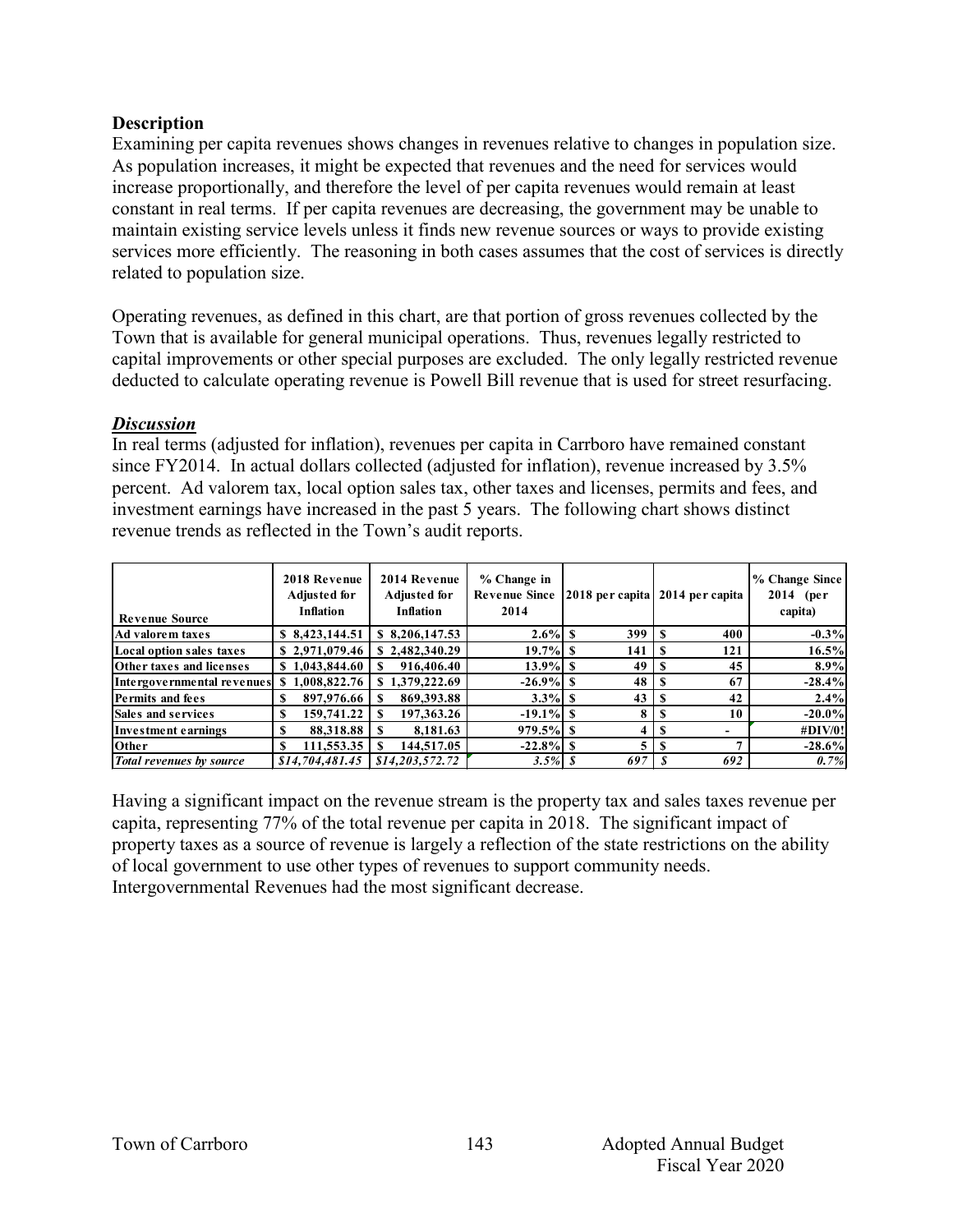# **Major Revenue Sources**



| <b>Revenues</b>           | 2013-14                        | 2014-15      | $2015 - 16$  | 2016-17      | 2017-18      |
|---------------------------|--------------------------------|--------------|--------------|--------------|--------------|
| Property Tax              | $$12,741,993 \mid $12,887,757$ |              | \$12,989,241 | \$13,143,645 | \$14,276,093 |
| Elastic Revenue           | 3.894.719                      | 4,251,370    | \$4,467,684  | \$4,654,349  | \$5,127,457  |
| Intergovernmental Revenue | 1,757,458                      | 2,148,129    | \$2,103,432  | \$2,042,392  | \$2,030,130  |
| <b>Total Revenue</b>      | 18.394.170                     | \$19,287,256 | \$19,560,357 | \$19,840,386 | \$21,433,680 |

#### **Description**

This graph reflects the Town's revenue base composition by property tax, elastic (economically responsive) revenue, and intergovernmental revenue. An increasing reliance on federal and state revenues may signal a warning trend. A balance between property tax and more elastic revenue sources such as sales tax is desirable and considered healthy.

#### *Discussion*

As a percentage of total gross operating revenue, all revenues have remained fairly stable. Property tax increased by .9%, elastic revenues increased by .6%, and intergovernmental revenues decreased by .7%.

Intergovernmental revenue, as a share of the revenue stream in FY17-18 decreased from FY16-17 mainly due to decreases in the beer and wine tax and Powell Bill funding.

Elastic revenue had an increase in all revenue categories, including sales tax, all permit fees, and interest earnings.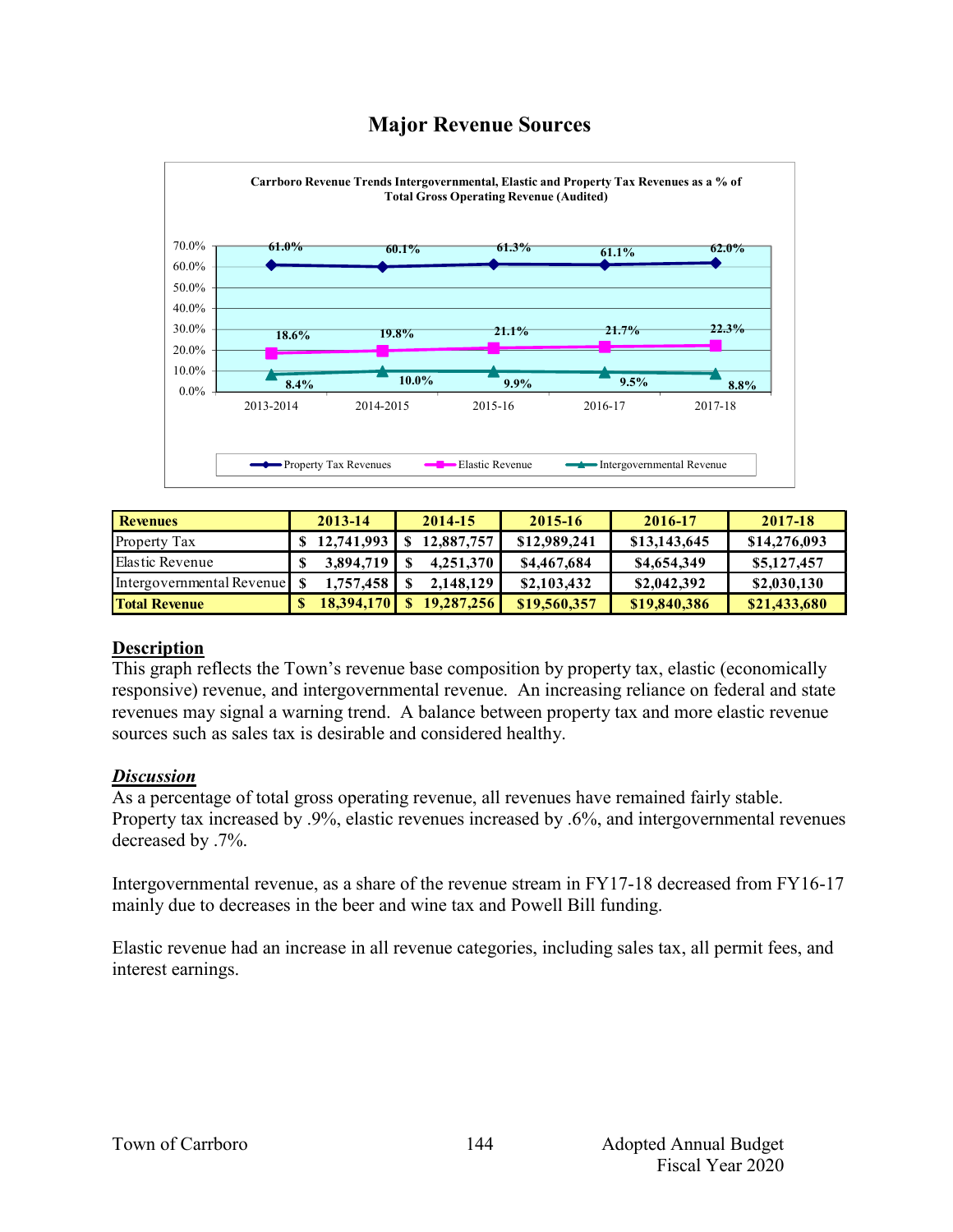

# **Property Tax Collection Rate**

**Warning Trend: Decreasing amount of collected property taxes as a percentage of net property tax levy. Formula: Collected property taxes/Net property tax levy**

#### **Description**

If the percentage of property tax collected decreases over time, it may indicate overall decline in the local government's economic health. Additionally, as uncollected property taxes rise, liquidity is decreased, and there is less cash on hand to pay bills or to invest. Credit-rating firms assume that a local government normally will be unable to collect from 2 to 3 percent of its property taxes within the year that taxes are due. If uncollected property taxes rise to more than 5 to 8 percent, rating firms consider this a negative factor because it signals potential instability in the property tax base. An increase in the rate of delinquency for two consecutive years is also considered a negative factor.

#### *Discussion*

The graph above shows that Orange County, which provides continuous assessment services, annual tax collections, and in-house revaluations every four years to both Carrboro and Chapel Hill, has a positive collection rate for the Town's property tax base. Collections decreased slightly to 99.30% in FY2017-18.

|                       | 2013-14 | 2014-15 | 2015-16 | 2016-17 | 2017-18 |
|-----------------------|---------|---------|---------|---------|---------|
| Carrboro              | 99.01%  | 99.36%  | 99.28%  | 99.42%  | 99.30%  |
| <b>Chapel Hill</b>    | 99.36%  | 99.59%  | 99.62%  | 99.60%  | 99.66%  |
| <b>City of Durham</b> | 99.00%  | 99.57%  | 99.69%  | 99.80%  | 99.84%  |
| <b>Hillsborough</b>   | 98.00%  | 98.11%  | 98.72%  | 99.18%  | 99.13%  |

# **Tax Collection Rates in Carrboro and Neighboring Cities**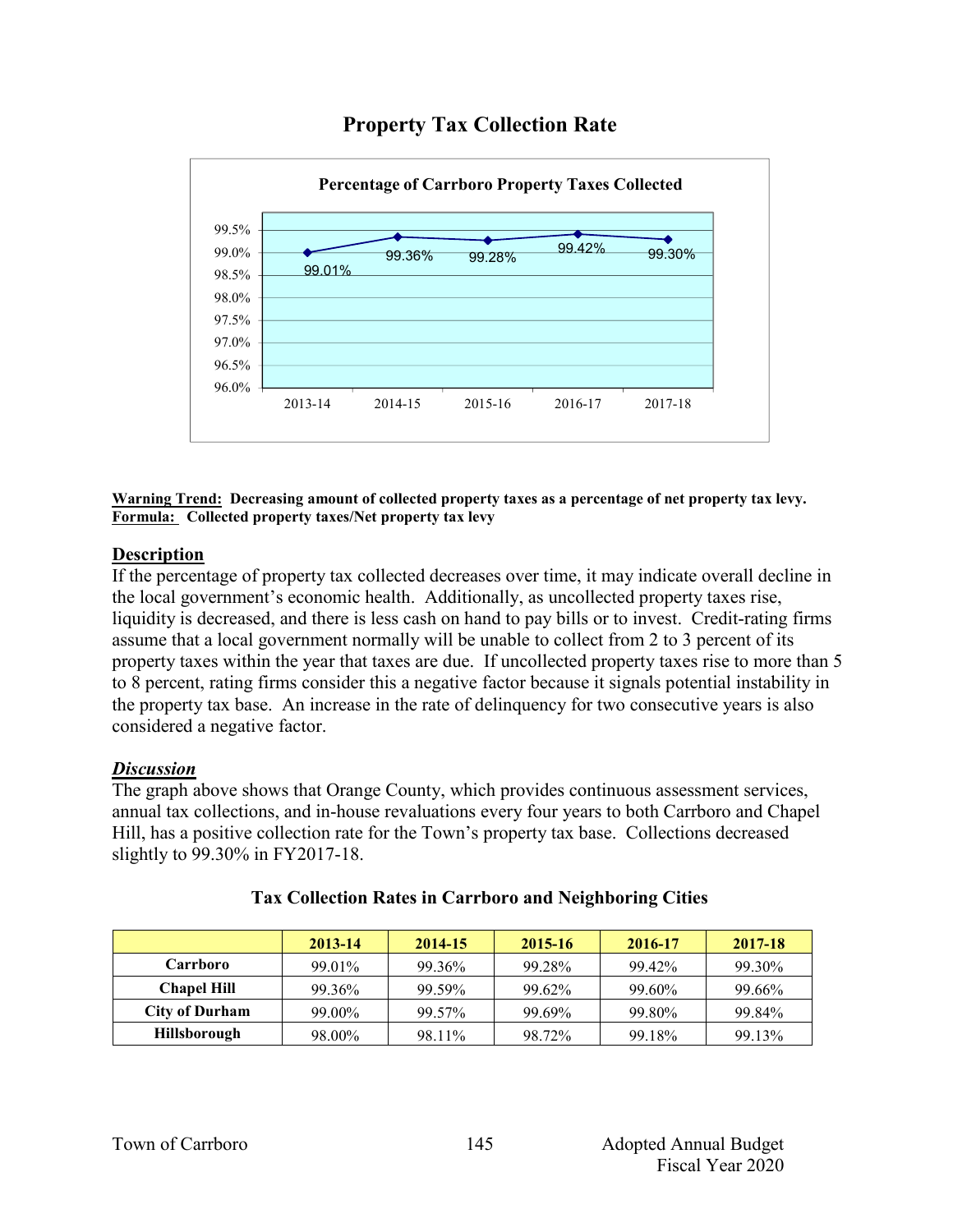

# **Comparison of Actual Revenues to Budgeted Revenues**

|                                    | $2013 - 14$  | 2014-15      | $2015 - 16$  | 2016-17      | 2017-18      |
|------------------------------------|--------------|--------------|--------------|--------------|--------------|
| Budgeted Operating Revenue         | \$18,970,318 | \$19,236,874 | \$20,189,109 | \$21,430,027 | \$21,774,331 |
| Actual Operating Revenue           | \$20,898,471 | \$21,432,760 | \$21,200,253 | \$21,495,739 | \$23,040,640 |
| Revenue Variance                   | \$1,928,153  | \$2,195,886  | \$1,011,144  | \$65,712     | \$1,266,309  |
| Revenue                            |              |              |              |              |              |
| <b>Budgeted Operating Revenues</b> | $10.2\%$     | 11.4%        | $5.0\%$      | $0.3\%$      | $5.8\%$      |

**Warning Trend: Increase in revenue shortfalls or surpluses as a percentage of budgeted revenues. Formula: Revenue Variance/Budgeted Operating Revenues**

#### **Description**

This indicator examines the differences between revenue estimates and revenues actually received during the fiscal year. Major discrepancies that continue year after year can indicate a declining economy, inefficient collection procedures; changes in the law, or inaccurate estimating techniques. One of the criteria reviewed by Standard and Poor's for the quality of financial management in a local government is financial results compared against original expectations. Variances between budget and actual results are indicative of management's financial planning capabilities over time. The Town aims to have variances exceeding budgeted estimates no larger than 3-5 percent and seeks to avoid shortfalls to maintain the Town's fiscal health as surplus is one critical component of maintaining or improving fund balance levels.

#### *Discussion*

The variances in the graph indicate the Town's conservative approach to estimating revenues. In FY13-14, the main increases were with local option sales taxes (\$241,307), other taxes and licenses (\$780,830) and restricted intergovernmental revenues (\$134, 509). Fiscal year 14-15 had increases in local option sales taxes (\$525,663), other taxes and licenses (\$829,973) and restricted intergovernmental revenues (\$581,077). Major increases in FY 15-16 include unrestricted

Town of Carrboro 146 annual Budget Annual Budget Fiscal Year 2020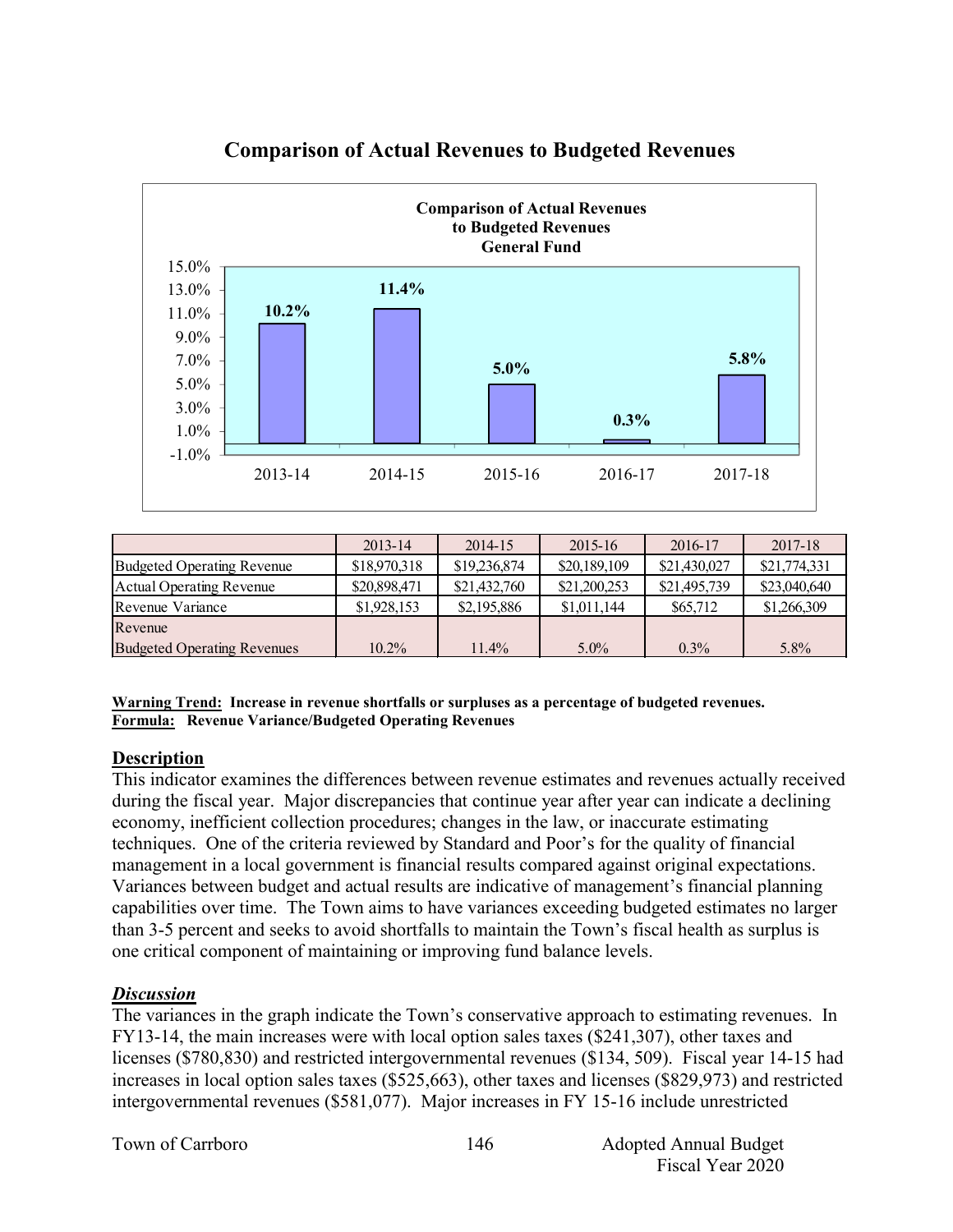intergovernmental revenues (\$576,627), other taxes and licenses (\$501,715) and local option sales taxes (\$279,597). In FY 16-17, the main increases were property taxes (\$154,404), sales tax (\$240,329), and other taxes and licenses (\$220,033). In FY 17-18, the main increases were property taxes (\$192,304), sales tax (\$539,434), unrestricted intergovernmental revenues (\$186,557), permits and fees (\$197,457), and investment earnings (\$108,401).

#### **Expenditure Indicators**

Expenditures are a rough measure of a local government's service output. Generally, the more a government spends in constant dollars (adjusted for inflation), the more services it is providing. This formula does not take into account how effective the services are or how efficiently they are delivered.



# **Net Operating Expenditures per Capita**

|                                       | 2013-14      | $2014 - 15$  | 2015-16      | 2016-17      | 2017-18      |
|---------------------------------------|--------------|--------------|--------------|--------------|--------------|
| Net Operating Expenditures (Adjusted) | \$13,694,031 | \$13,968,450 | \$14,074,303 | \$14,221,815 | \$15,010,066 |
| <b>Population</b>                     | 20.510       | 20.337       | 20.984       | 20.867       | 21.099       |

**Warning Trend: Increasing net operating expenditures per capita (constant dollars). Formula: Net Operating Expenditures/Population**

# **Description**

Changes in per capita expenditures reflect changes in expenditures relative to changes in population. Increasing per capita expenditures can indicate the provision of new services, rising costs of providing services (or supporting the personnel who provide them), or changes in accounting practices (see next section). If expenditures are greater than can be accounted for by inflation or the addition of new services, it may indicate declining productivity – that is, the government is spending more real dollars to support the same level of services.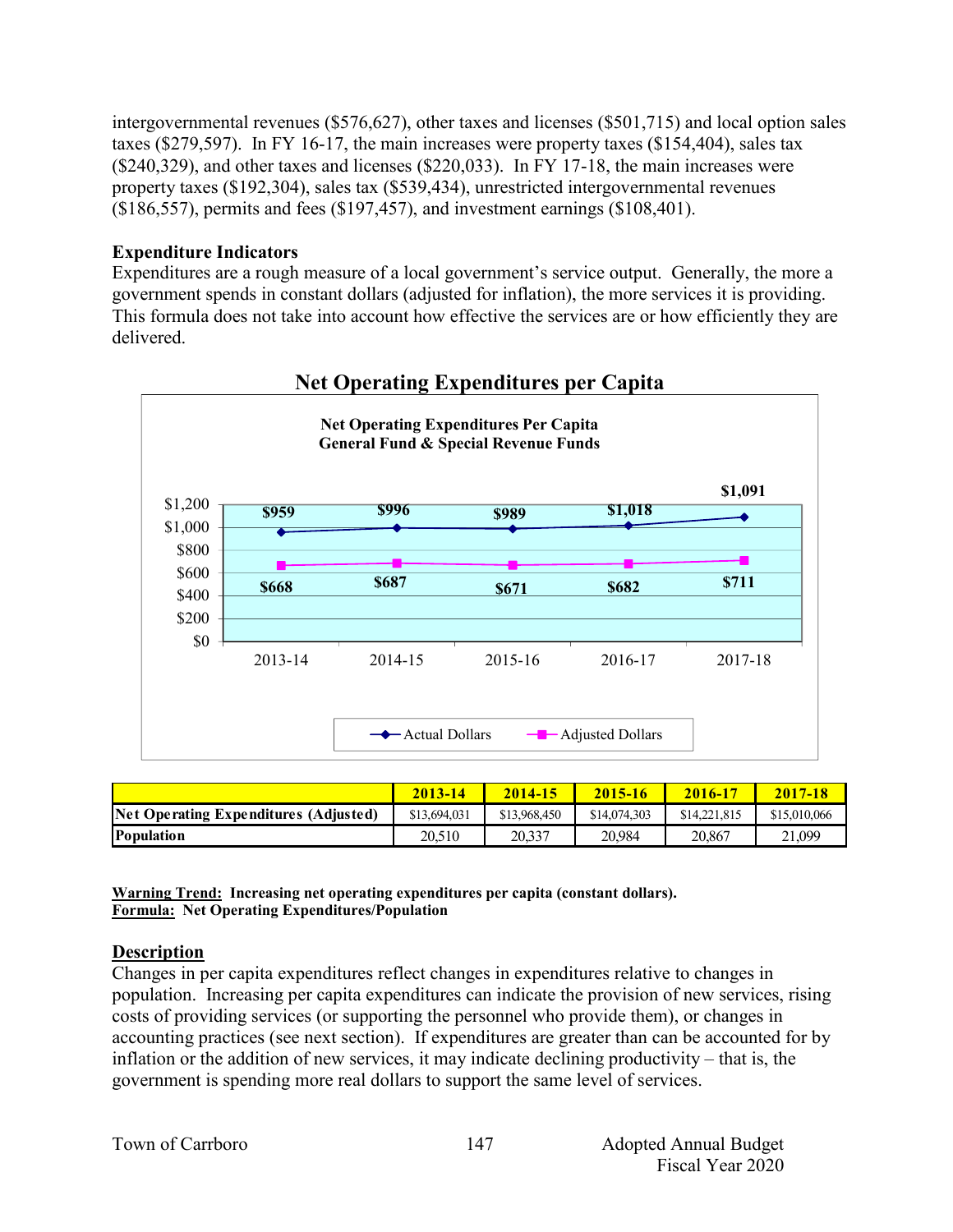#### *Discussion*

Net operating expenditures, adjusted for inflation, show an increase in expenditures made by the Town since FY13-14, from \$13,694,031 to \$15,010,066 in FY17-18. When adjusted for the combined impact of inflation and population, per capita spending increased from \$668 in FY13- 14 to \$711 in FY 17-18, or 6.4%.

Over the past five years, expenditures per capita have fluctuated. The following highlights variations in fiscal years presented in the graph:

**FY 2013-14** – Per capita expenditures decreased \$76 due to reduction in capital expenditures.

**FY 2014-15** – Per capita expenditures changed slightly (\$19) from the previous year.

**FY 2015-16** – Per capita expenditures decreased \$16 from the previous year due to reduction in Public Works expenditures.

**FY 2016-17** - Per capita expenditures increased \$11 from the previous year due to change in population.

**FY 2017-18** - Per capita expenditures increased \$29 from the previous year primarily due to transfers to the capital fund for capital projects.

Changes in net operating per capita expenditures can be explained by highlighting events that have contributed to changes in expenditure levels. The following section looks at the various components of expenditures and service levels.



**Public Works Expenditures per Capita**

In inflation-adjusted dollars, Carrboro's per capita expenditures on public works have varied. The variability of public works spending is related to ongoing capital and maintenance needs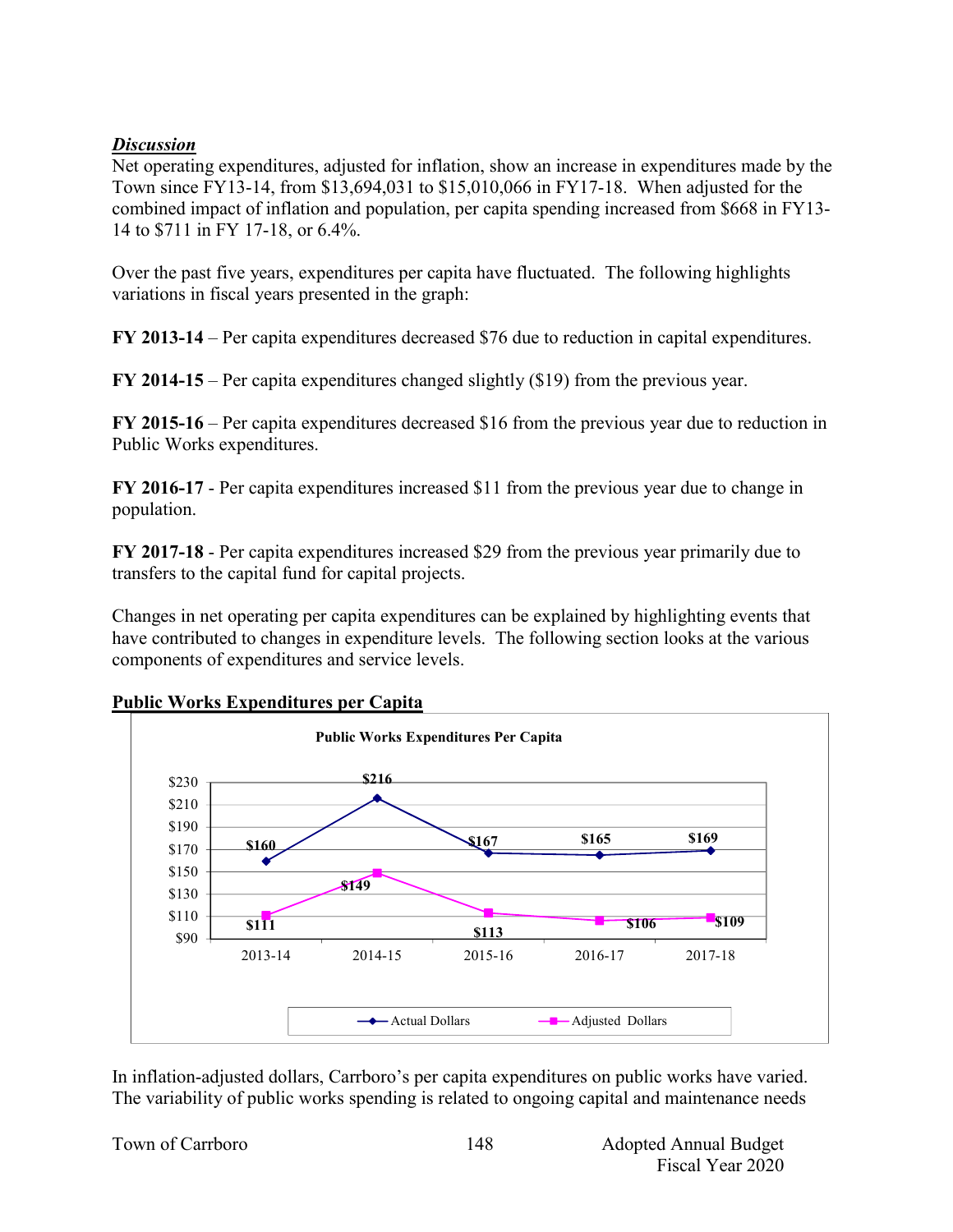including street maintenance, stormwater system repairs, and responding to major natural disasters. The increase in FY 14-15 is due to the purchase of new Town signs, contract services for the mulch pile relocation and the purchase of an automated leaf truck. The decrease in FY 15- 16 is due to the one-time cost of equipment and contract services from the previous year and personnel changes. The decrease in FY 16-17 is due to vacant personnel positions. The uptick in FY 17-18 is due to an increase in street resurfacing costs.

#### **Debt Service Expenditures Per Capita**



Debt costs include debt paid on general obligation bonds, installment financing for property and town infrastructure as well as equipment and vehicles. The Town has been able to take advantage of retiring debt and low interest rates to borrow for major infrastructure needs and maintain debt service at a relatively constant level. The decrease in costs for FY 14-15 is due to a decrease in equipment and vehicle financing. There was very little change in per capita costs during the next few years.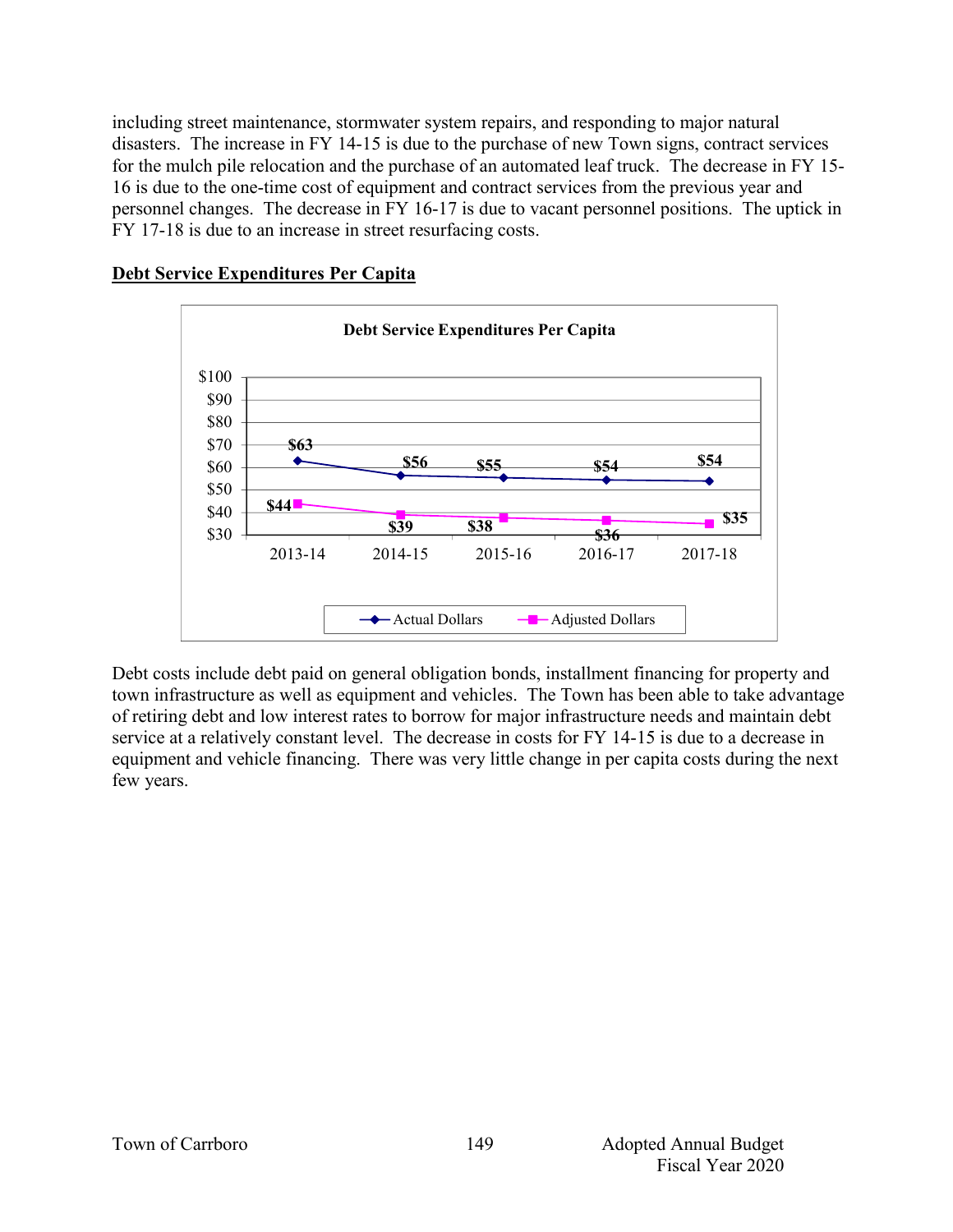#### **General Government Expenditures per Capita**



The Town continues to maintain regular replacement of technology infrastructure, support wireless technology, implement mobile laptop technology in police cars, and more recently, dashboard cameras for the Police Department. In FY17-18, the combination of an increase in population and a larger deflator rate caused a slight decrease in the per capita amount for adjusted dollars.

#### **Planning Expenditures Per Capita**



FY 14-15 per capita costs increased due to an increase in engineering services. The increase in per capita costs in FY 2015-16 is due to the addition of a part-time GIS technician. The FY 2016- 17 decrease is due to a decrease in engineering services. The FY 2017-18 decrease is the result of vacant positions and a decrease in engineering and contractual services.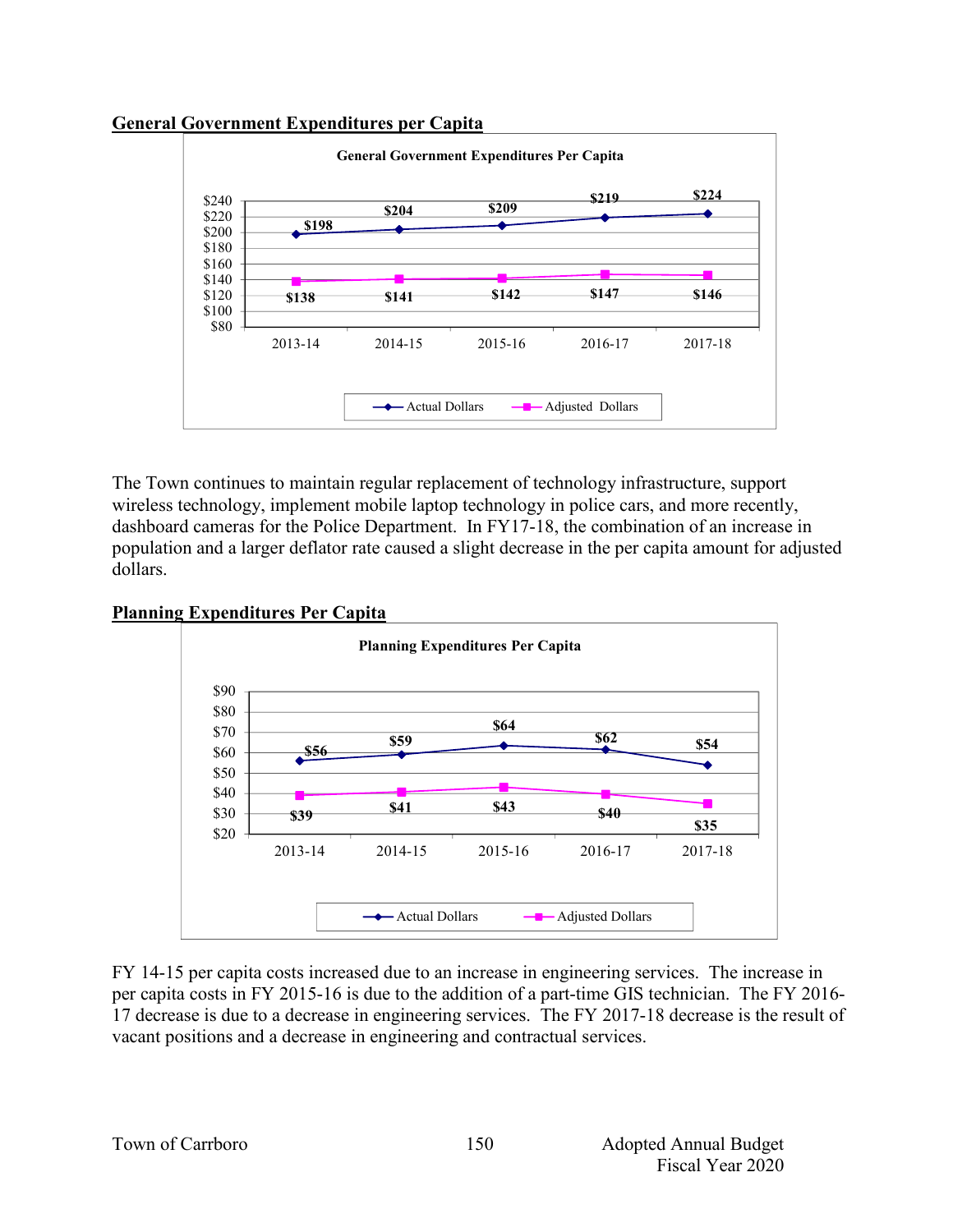#### **Recreation and Parks Expenditures per Capita**



Per capita expenditures adjusted for inflation, have fluctuated over the past 5 years due to the completion of several capital projects and addition of special programs and events.

The increase in per capita expenditures in FY 2014-15 included the resurfacing of the tennis court and basketball court at Anderson Park and the basketball court renovation and expansion at Baldwin Park. FY 2015-16 per capita costs remained fairly constant. FY 2016-17 per capita decrease is due to the completion of Anderson Park projects. FY 2017-18 remained constant.



**Transportation Expenditures Per Capita**

The Town and UNC-Chapel Hill are partners in the transit system administered by the Town of Chapel Hill. The contract increased in FY 14-15 due to the necessity for bus replacements. Costs for FY 2015-16 have remained constant. The decrease in per capita costs in FY 2016-17 is due to revised calculation of the bus replacements. FY 2017-18 remained at previous year levels because a new contract has not yet been negotiated. The increases are primarily due to decreased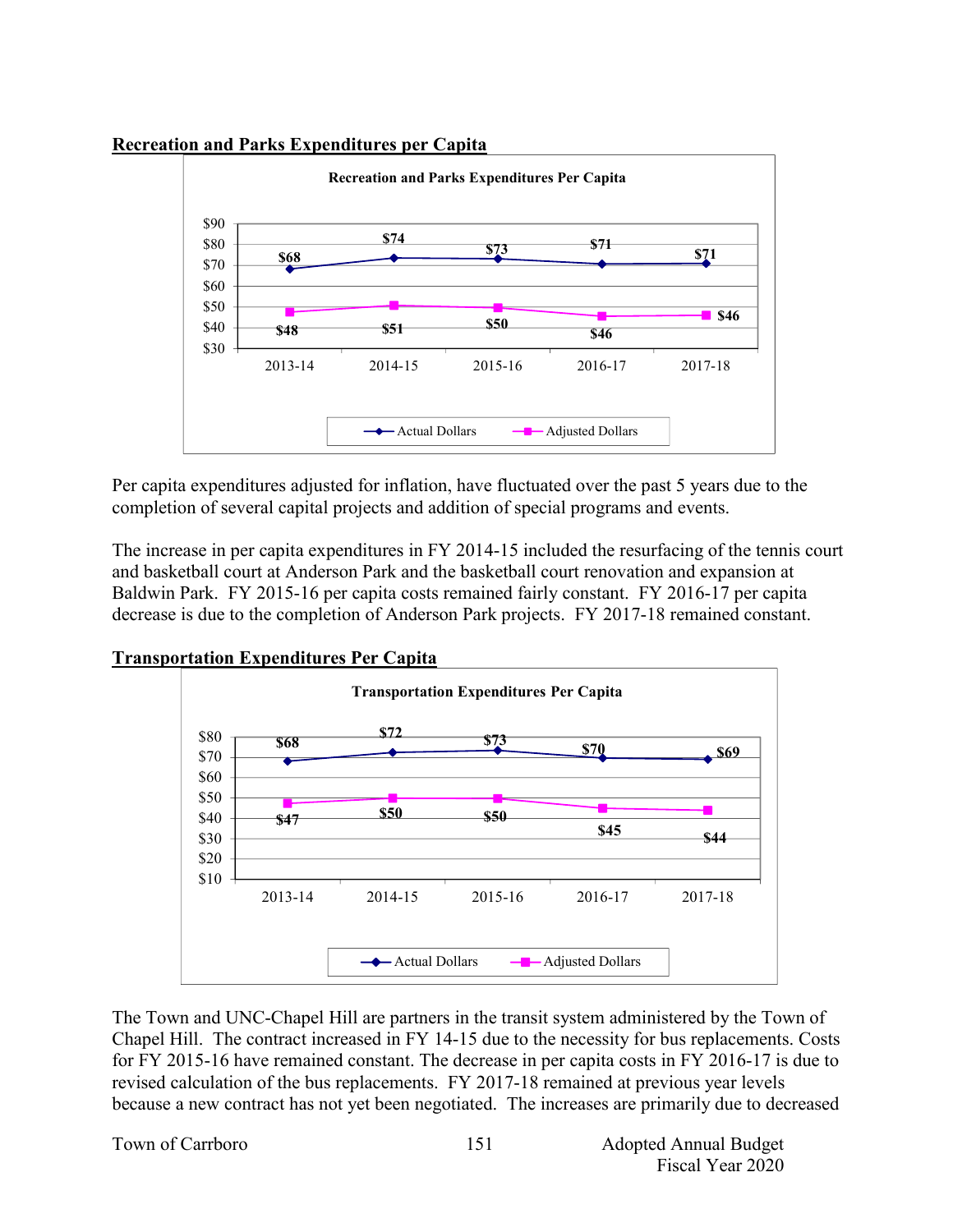state and federal pass-through funds that supported the transit, which affected the local match. With a grant and local funds, Shared Ride Feeder services were enabled in areas of Carrboro that do not have regular bus service. Trips are provided between designated bus stops in the "feeder" zones and the nearest bus routes or to another "feeder" service. This service extends largely to the northern areas of town.



#### **Public Safety Expenditures per Capita**

The increase in per capita expenditures in FY 2014-15 included the purchase of defibrillators for Century Center and Town Hall and increased cost for replacement vehicles. The decrease in FY 2015-16 is due to a decrease in fuel, uniform and training costs. FY 2016-17 per capita costs increased due to personnel costs. FY 2017-18 figures decreased primarily due to an increase in population.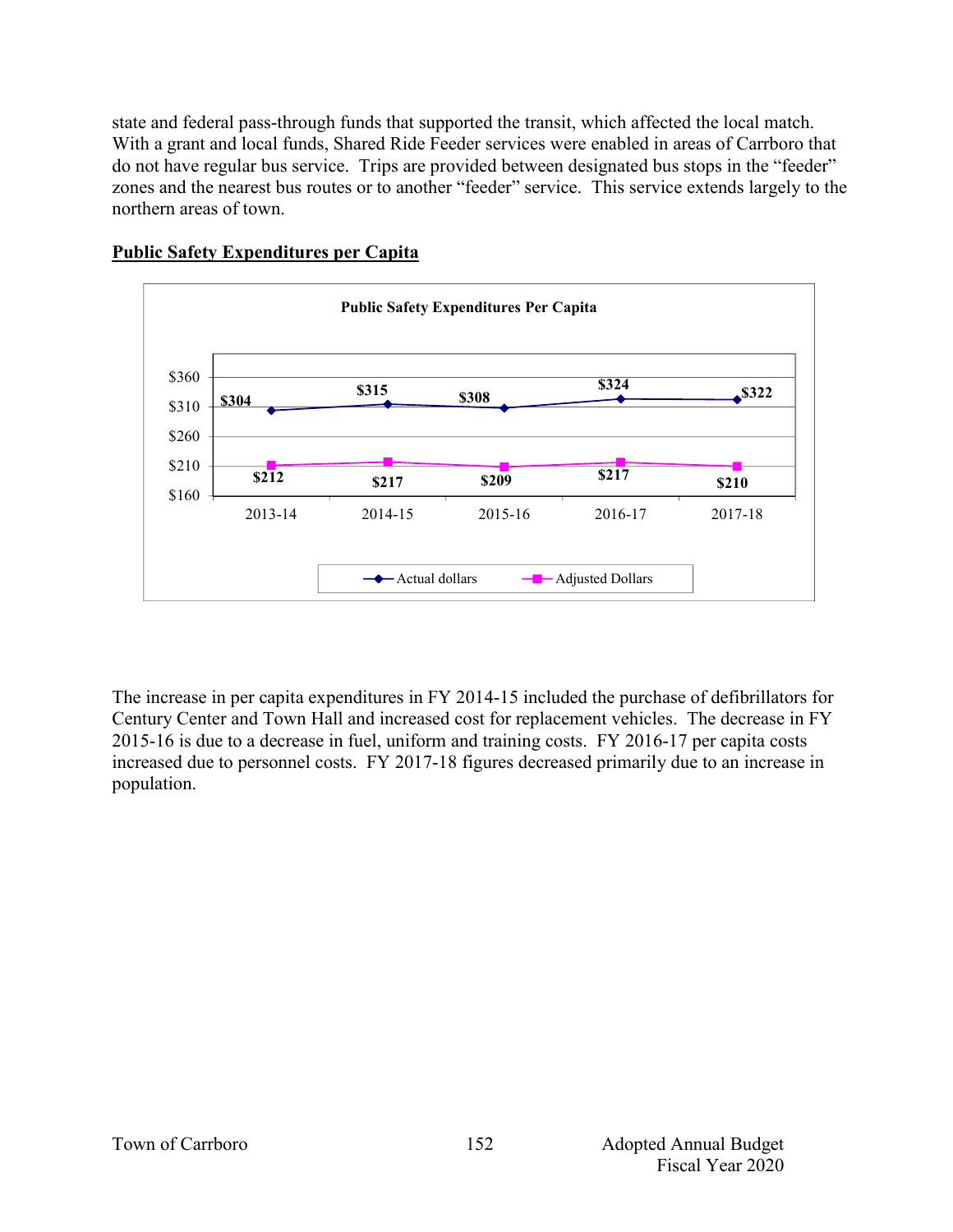

# **Net Operating Expenditures by Function**

The chart above represents the allocation of funding for the various services provided by the Town. Approximately 45 percent of the Town's spending is dedicated to public safety (fire protection and law enforcement services) and public works (street and sidewalk maintenance; solid waste collections; building, grounds, and parks maintenance; and fleet maintenance).

General government, which largely represents Board functions (Town Clerk, Mayor and Board of Aldermen, nonprofit and advisory boards) and support services (Finance, Technology, Human Resources, and Town Manager), represents approximately 21 percent of total spending. The remainder of the programs (debt service, transportation, planning and recreation programs) combined represent approximately 34 percent of the net operating expenses.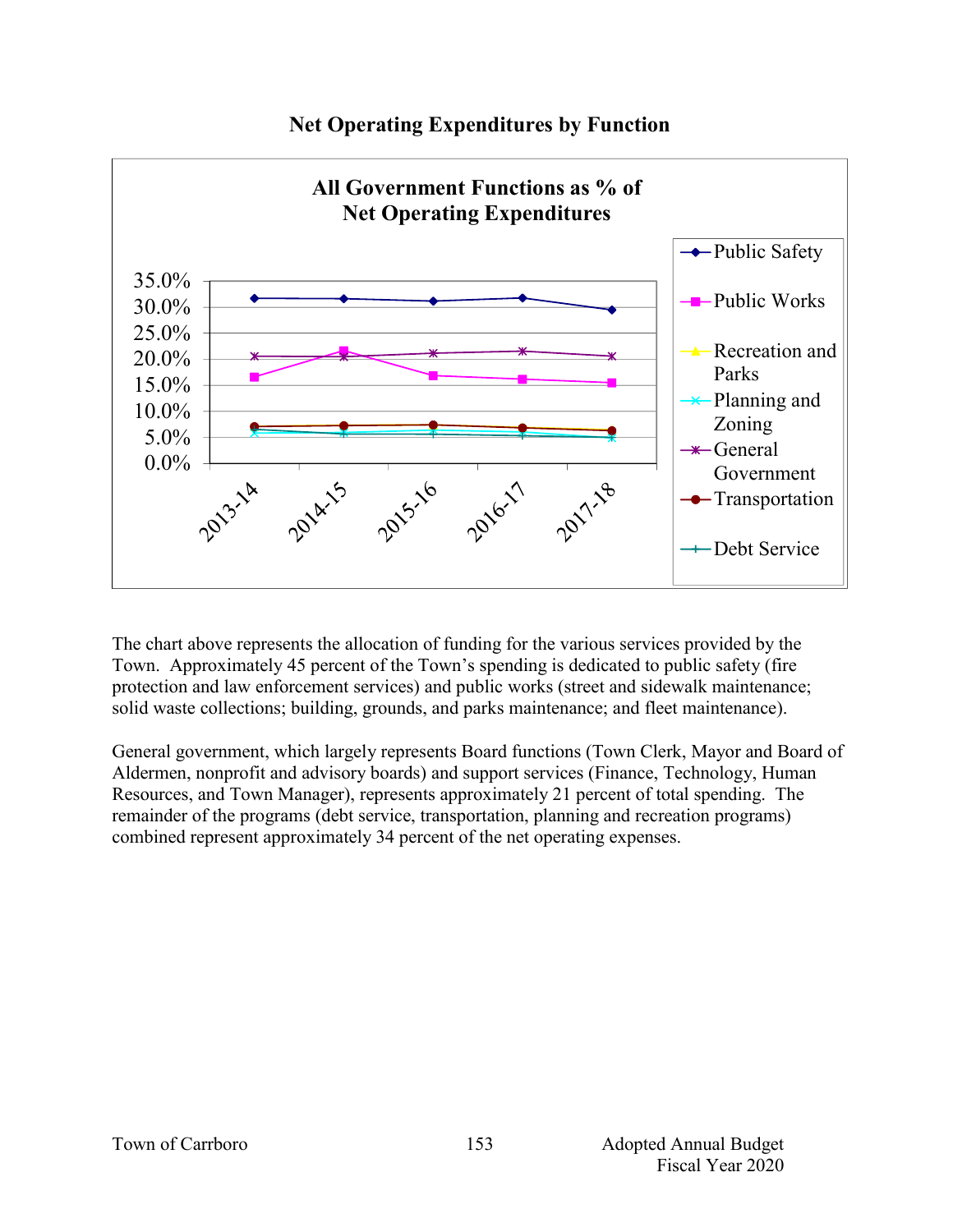# **Fringe Benefits**



|                                         | 2013-14     | 2014-15     | 2015-16     | 2016-17     | 2017-18     |
|-----------------------------------------|-------------|-------------|-------------|-------------|-------------|
| <b>Expenditures for fringe benefits</b> | \$3,201,670 | \$3,215,876 | \$3,307,824 | \$3,379,677 | \$3,550,472 |
| Salaries/Wages (FT,PT,OT, Temp)         | \$7,858,124 | \$8,088,265 | \$8,068,980 | \$8,115,182 | \$8,205,705 |
| Fringe benefits as % of overall wage    |             |             |             |             |             |
| and salary expenditures                 | $40.7\%$    | 39.8%       | 41.0%       | 41.6%       | 43.3%       |

**Warning Trend: Unexplained, uncontrolled, or unanticipated increases in fringe benefit costs may signal a warning trend to credit rating industries.**

**Formula: Expenditures for Fringe Benefits/Salaries &Wages** 

#### **Description**

Fringe benefits represent the costs, in addition to salaries and wages, incurred by a jurisdiction to support the personnel it employs. The calculation in this indicator includes FICA payments, health insurance payments, retiree insurance payments, separation allowance payments for retired police officers, retirement payments, and supplemental retirement insurance payments. FICA, retirement, and supplemental retirement benefits are fixed as a certain percentage of salaries and will rise accordingly. Vacation pay and sick leave programs are not considered fringe benefits since both are usually paid out of regular salary expense line items.

#### *Discussion*

Fringe benefits, as a percentage of the overall wages and salaries paid in Carrboro, have risen from FY13-14 to FY 17-18. The increase in fringe benefits is largely due to double-digit increases in health insurance costs for employees and retirees. Other factors include an increase in the number of retirees benefiting from the Town's insurance coverage subsidy, therefore increasing retiree insurance costs; an increase in retiring police officers who are eligible for a separation allowance benefit; additional positions in departments, and an increase in the Town's contribution to the State Retirement Fund.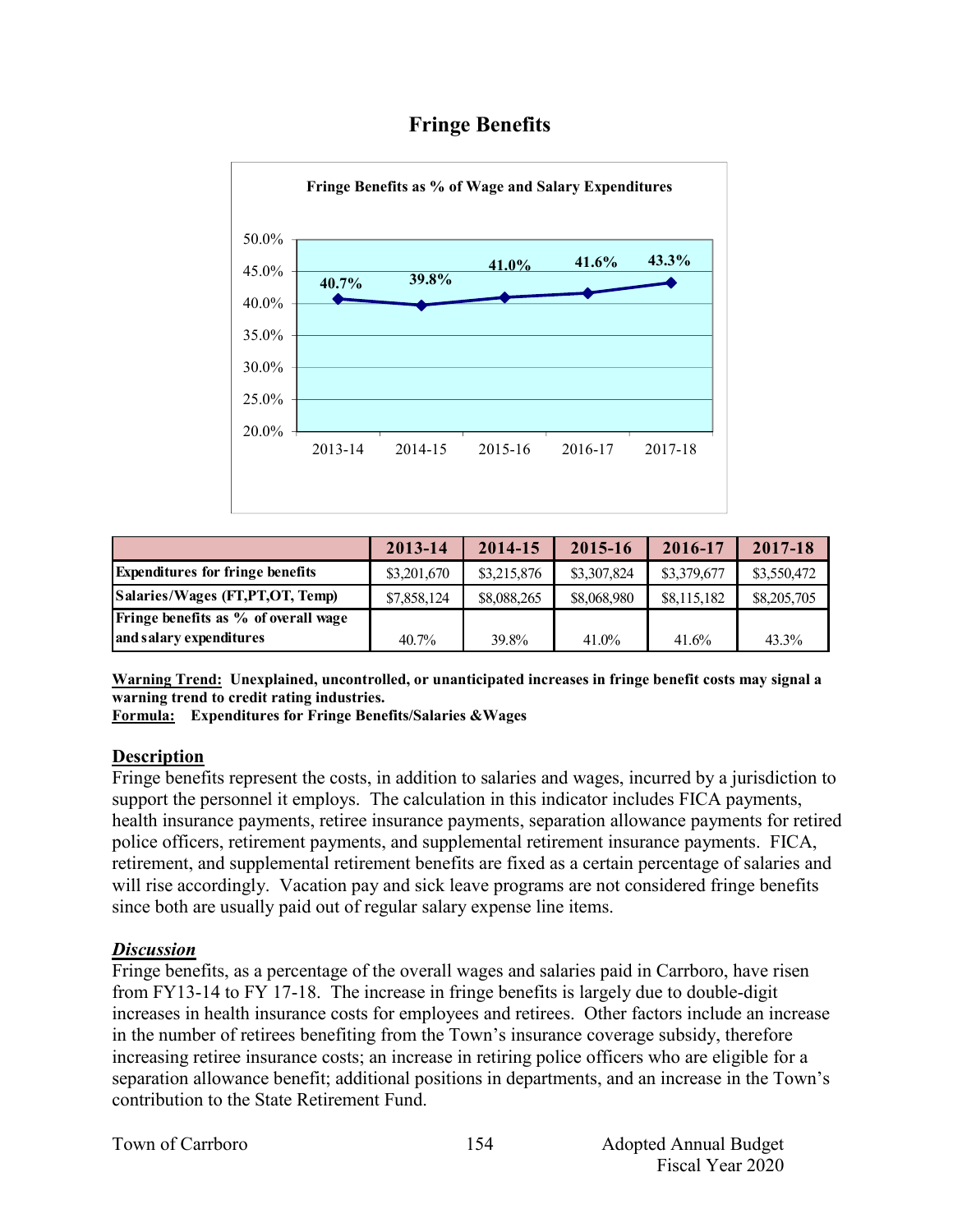

# **Municipal Employees per 1,000 Residents**

|                                           | 2013-14 | 2014-15 | $2015 - 16$ | 2016-17 | 2017-18 |
|-------------------------------------------|---------|---------|-------------|---------|---------|
| Population                                | 20,510  | 20,337  | 20,984      | 20,867  | 21,099  |
| Number of municipal employees<br>approved | 156     | 158     | 158.5       | 159.5   | 160.5   |

**Warning Trend: Increasing number of full-time municipal employees per (1,000) capita. Formula: Number of Municipal Employees (approved)/Population/1000**

#### **Description**

Because personnel costs are a major portion of a local government's operating budget, plotting changes in the number of employees per capita (or per thousand residents) is a good way to measure changes in expenditures. An increase in employees per capita might indicate that expenditures are rising faster than revenues that the government is becoming more labor intensive, or that personnel productivity is declining.

#### *Discussion*

The number of municipal employees per capita has remained relatively stable over the past five years. The changes in FY 13-14 are based on changes in population. The changes in FY 14-15 through FY 17-18 are based on the combination of population and personnel changes.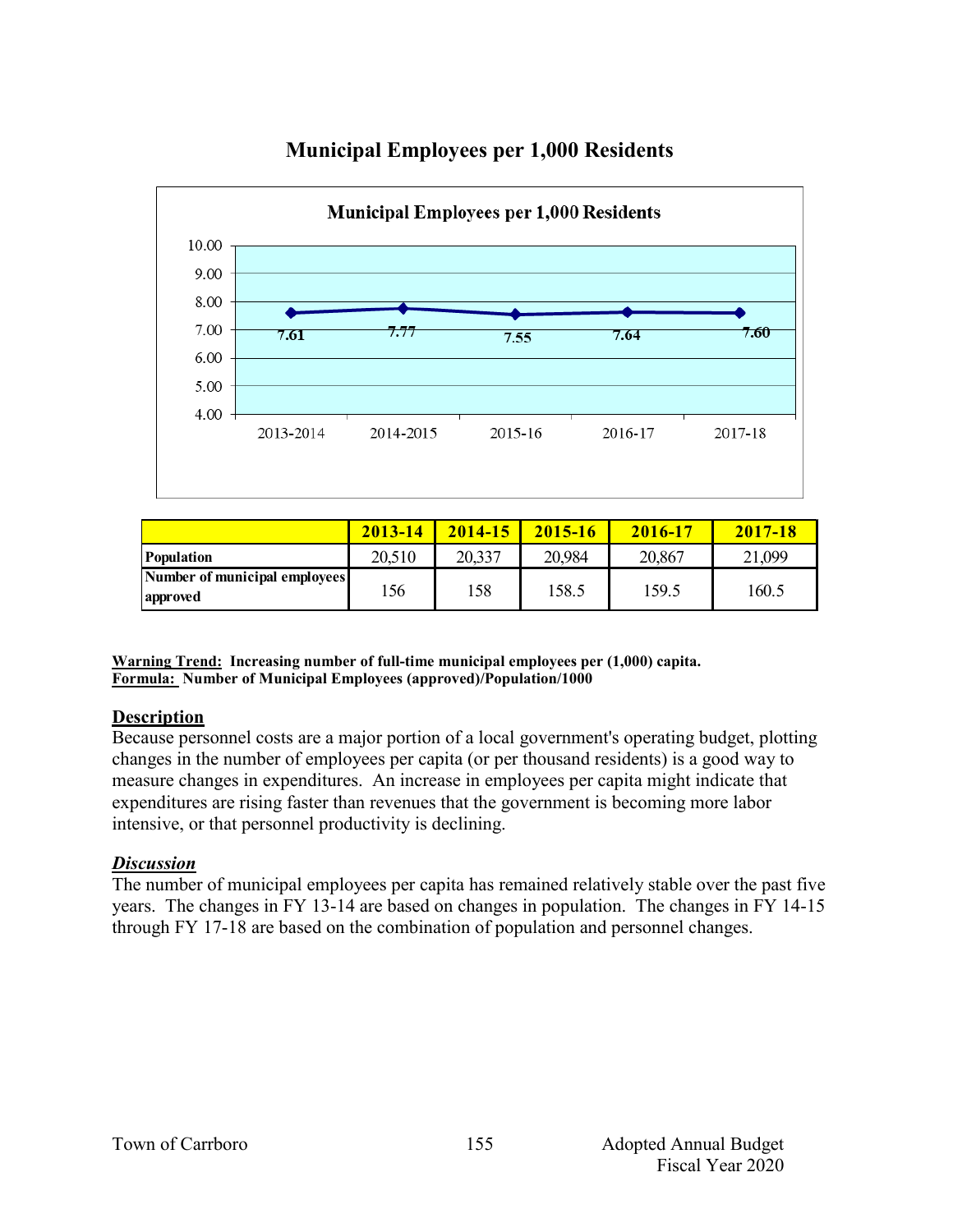# Work Force Totals Permanent Full-time Equivalent

| <b>FY</b> | <b>Board</b> | Mayor & Manager | Economic<br>Development |     | Clerk Management Information Human Police Fire Planning<br><b>Services</b> | <b>Technology   Resource  </b> |                |      |      |      | Public<br><b>Works</b> | <b>Recreation   TOTAL</b><br>& Parks |       |
|-----------|--------------|-----------------|-------------------------|-----|----------------------------------------------------------------------------|--------------------------------|----------------|------|------|------|------------------------|--------------------------------------|-------|
| 2012-13   | .5           |                 | 1.5                     |     | 6.5                                                                        |                                | ↑              | 42   | 36.5 | 14   | 34                     | 12.5                                 | 155.5 |
| 2013-14   | $\Omega$     |                 | 1.5                     | 1.5 | 6.5                                                                        |                                | <sup>1</sup>   | 41.5 | 36.5 | 14   | 35                     | 12.5                                 | 156   |
| 2014-15   | $\Omega$     | 3               | 1.5                     | 1.5 | 6.5                                                                        |                                | C              | 42   | 37   | 14   | 35                     | 12.5                                 | 158   |
| 2015-16   | $\Omega$     | 3               | 1.5                     | 1.5 | 7                                                                          |                                | ↑              | 42   | 37   | 13.5 | 35                     | 13                                   | 158.5 |
| 2016-17   | $\Omega$     | 3               | 1.5                     | 1.5 | 6                                                                          |                                | 3              | 42   | 37   | 13.5 | 36                     | 13                                   | 159.5 |
| 2017-18   | $\theta$     | 3               | 1.5                     | 1.5 | 6                                                                          |                                | 3              | 42   | 37   | 14.5 | 36                     | 13                                   | 160.5 |
| 2018-19   | $\Omega$     | 4               | 1.5                     | 1.5 | 8                                                                          |                                | C              | 42   | 37   | 14.5 | 37                     | 13                                   | 163.5 |
| 2019-20   | $\Omega$     | 4               | 1.5                     | 1.5 | 8                                                                          |                                | $\overline{c}$ | 42   | 37   | 15.5 | 39                     | 13.5                                 | 167.0 |

Note: Through FY17, all positions are budgeted within the General Fund. Starting in FY18, one of the Public Works positions was budgeted in the Stormwater Utility Enterprise Fund, and another position was added in FY19.

# **Description of Position Changes**

**FY 12-13** – Eliminate 4 frozen positions – Maintenance/Construction Worker, Groundskeeper, Police Officer I in Community Services, Police Officer I in Criminal Investigations. Add an Information Technology Support II position and unfreeze Planning/Zoning Specialist position. **FY13-14** – Part-time position moved from Mayor and Board of Aldermen to Town Clerk, eliminated the Animal Control Officer position and added a Solid Waste Operator in Public Works.

**FY14-15** – Convert one part-time position in Police Department and one part-time position Fire Department to full-time. Add Assistant to Town Manager position. Move Information Technology from a division within the Manager's office to a department.

**FY15-16** - Two part-time administrative positions (one in Finance; and one in Recreation and Parks) will be converted to full-time. A full-time position in Planning has been converted to a part-time GIS position.

**FY16-17** – Program Support Assistant II position transferred from Finance to Human Resources as Human Resources Representative. A Capital Projects Manager position was added to Public Works.

**FY17-18** – Capital Projects Manager position added to Public Works in the previous year is being combined with the Engineering Tech position. Added a new Stormwater Utility Manager to Public Works. Planning Department will add an additional Planner position.

**FY18-19** – Added a Communications Manager to Town Manager; an Accounting

Tech/Receptionist and Management Specialist to Finance, and a Stormwater Specialist to the Stormwater Utility Fund. Deleted Human Resources Representative in Human Resources.

**FY19-20** – Add an Associate Planner in Planning; add a Groundskeeper I and an Engineering Technician in Public Works; and change a permanent part-time Program Support Assistant I to a full-time Program Support Assistant II in Recreation and Parks.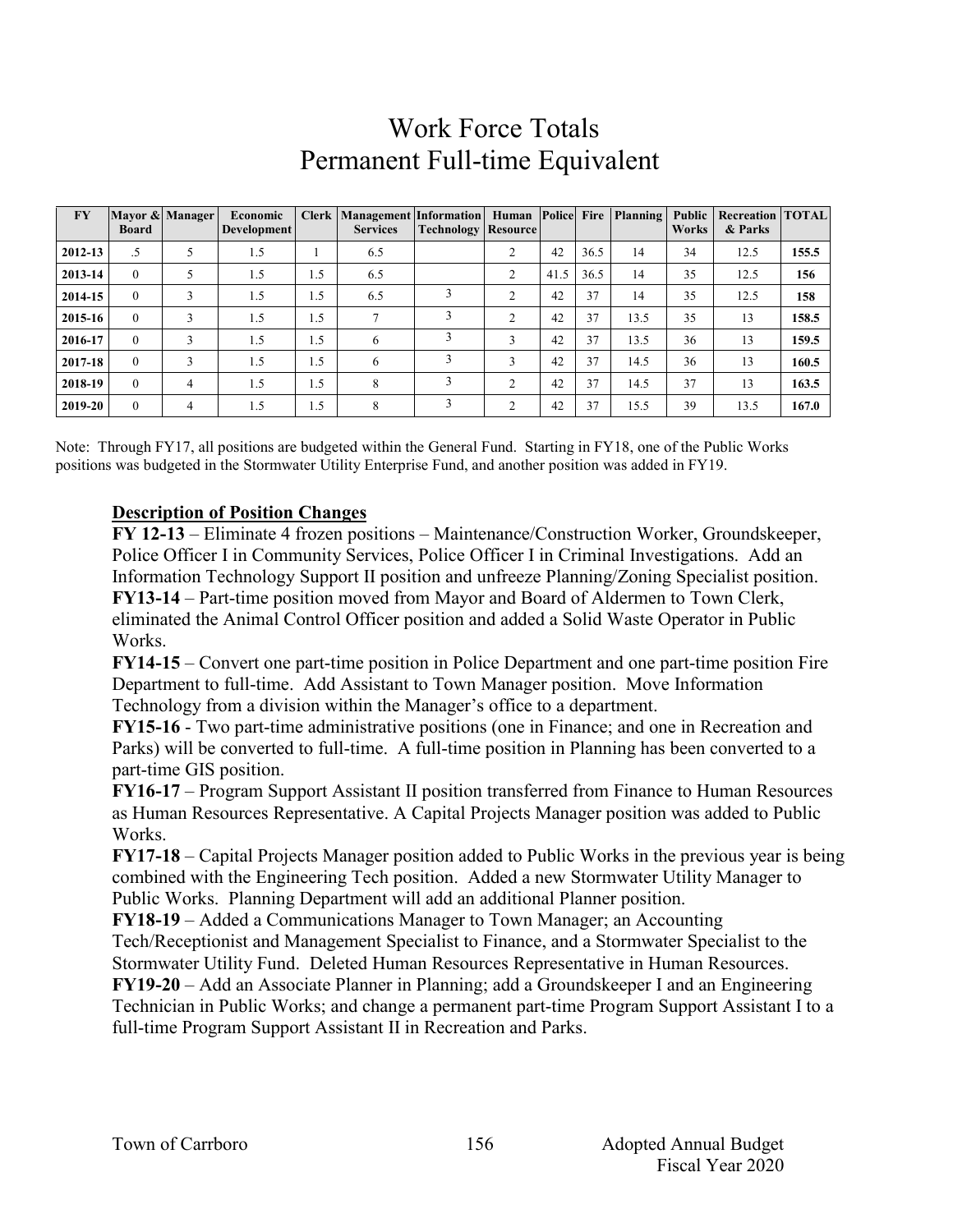#### **Operating Position Indicators**

Revenues and Expenditures have a direct impact on a town's operating position. The term "operating position" refers to a local government's ability to: (1) balance its budget on a current basis, (2) maintain reserves for emergencies, and (3) have sufficient liquidity to pay its bills on time. The primary indicator that is tracked by the Town is fund balance.

#### *Fund Balance*

As an accounting calculation, fund balance is the difference between current assets and current liabilities. Unreserved fund balance, also called "*fund balance available for appropriation,"* is the maximum amount that can be used to finance expenditures in next year's budget. Available fund balance is also considered a non-recurring financial resource that provides a local government with flexibility. Once used, it is difficult to replace. As a result, it should be protected and maintained at a reasonable level to provide for emergencies, unforeseen shortfalls in revenue, or to take advantage of unforeseen opportunities.

The Local Government Commission (LGC) considers the amount of unreserved fund balance to be one of the key indicators of the financial condition of a town. LGC, as part of the process of reviewing audited financial statements each year, calculates the amount of fund balance available for appropriation in the general fund and the amount of reserves in other funds. The LGC has an 8 percent minimum as a guideline for fund balance but this is not applicable to all governments, especially smaller governments like the Town of Carrboro. The 8 percent ratio is intended to represent  $1/12^{th}$  of a government's operating expenditures. However,  $1/12^{th}$  of a small government's budget is not considered an adequate reserve level due to the sheer small dollar amount that it reflects. The LGC uses, as its guideline for Carrboro, the average unreserved fund balance (commonly referred to as "fund balance available for appropriation (FBAA)" for units with similar populations. If a jurisdiction's unreserved fund balance falls to half of the group average, the LGC will write a letter to alert the Board of Aldermen and Town administration and to advise them that the municipality review the current level of fund balance and determine what fund balance level the municipality should have. Using the latest year available from LGC (year ending June 30, 2017), unreserved fund balance that includes designated and undesignated reserves is at 65.81% in Carrboro.

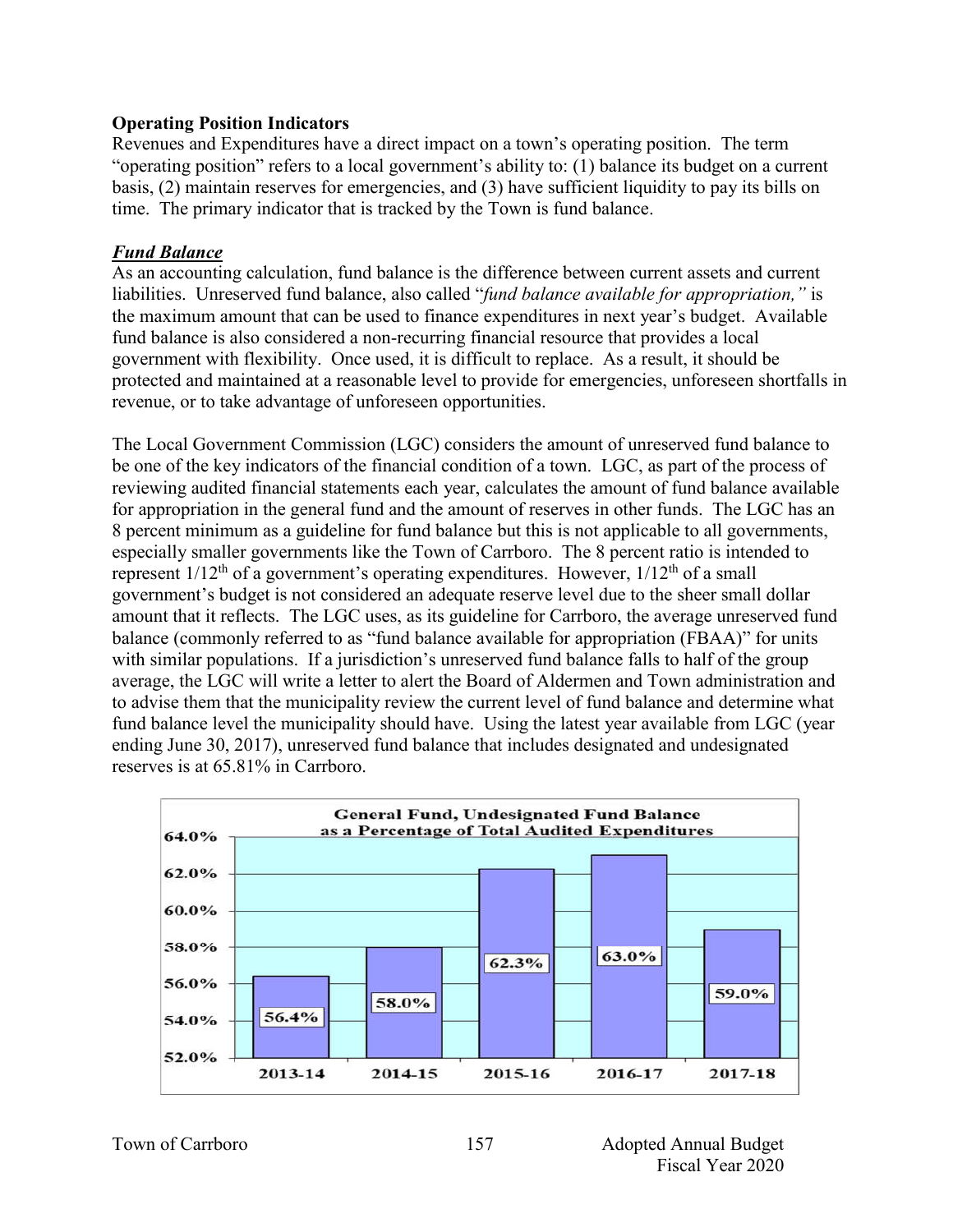The graph above illustrates the five-year undesignated fund balance trends. The Town policy is to maintain undesignated reserves within a range of 22.5% to 35% as in its financial policy on fund balance.

# **Debt / Liability Indicators**

Another large expenditure that credit rating industries monitor is the debt load. Debt is an obligation resulting from the borrowing of money. Under favorable conditions, debt:

- $\mathcal{R}$  Is proportionate in size and growth to the government's tax base,
- $\mathcal{R}$  Does not extend past the facilities useful life which it finances,
- $\mathcal{R}$  Is not used to balance the operating budget,
- $\lambda$  Does not put excessive burdens on operating expenditures, and
- $\mathcal{R}$  Is not so high as to jeopardize the credit rating.

The Board has approved a debt policy that addresses guidelines and restrictions affecting the amount, issuance, process, and type of debt issued by a governmental entity. The policy also requires Town staff to monitor various debt ratios that are used to evaluate ability to repay as well as the government's capacity to incur debt (see Town's fiscal policies within the Community and Organizational Profile section). The Town's debt structure primarily consists of installment financing and GO bond debt to support its capital improvements and equipment and vehicle replacements. Debt load is a large expenditure that credit rating industries monitor.

Debt ratios are considered by the LGC and credit rating agencies to ascertain the fiscal health of a municipality. High debt ratios may adversely affect the ability of the Town to obtain the lowest possible interest rate when borrowing funds.

| <b>Town of Carrboro, North Carolina</b><br><b>Computation of Legal Debt Margin</b><br>June 30,2018 |                 |  |  |  |  |
|----------------------------------------------------------------------------------------------------|-----------------|--|--|--|--|
| Total assessed valuation at June 30, 2017                                                          | \$2,360,764,978 |  |  |  |  |
| Debt limit – eight percent $(8\%)$ of assessed value                                               | 188,861,198     |  |  |  |  |
| Amount of debt applicable to debt limit                                                            |                 |  |  |  |  |
| Net Bonded Debt                                                                                    | 5,512,730       |  |  |  |  |
| Legal Debt Margin                                                                                  | 183,348,468     |  |  |  |  |

One measure of a unit's debt capacity is debt expressed in terms of assessed or market valuation. It is important to note, however, the Town's debt is far below the legal limit in the NC General Statutes (GS 159-55) that limits net debt to eight percent (8%) or less of a local government's total property valuation. Outstanding debt in most governmental units falls well below this limit, and typically ranges from about 1% to 4% for most governments. The legal margin or the maximum amount of outstanding debt allowable by law, based on the June 30, 2018 audited valuation is \$183,348,468.

Debt service, annual interest and principal payments, can be a major part of a government's fixed costs, and its increase may indicate excessive debt and fiscal strain; credit firms consider debt exceeding 20% of operating revenues as a potential problem. Ten percent is considered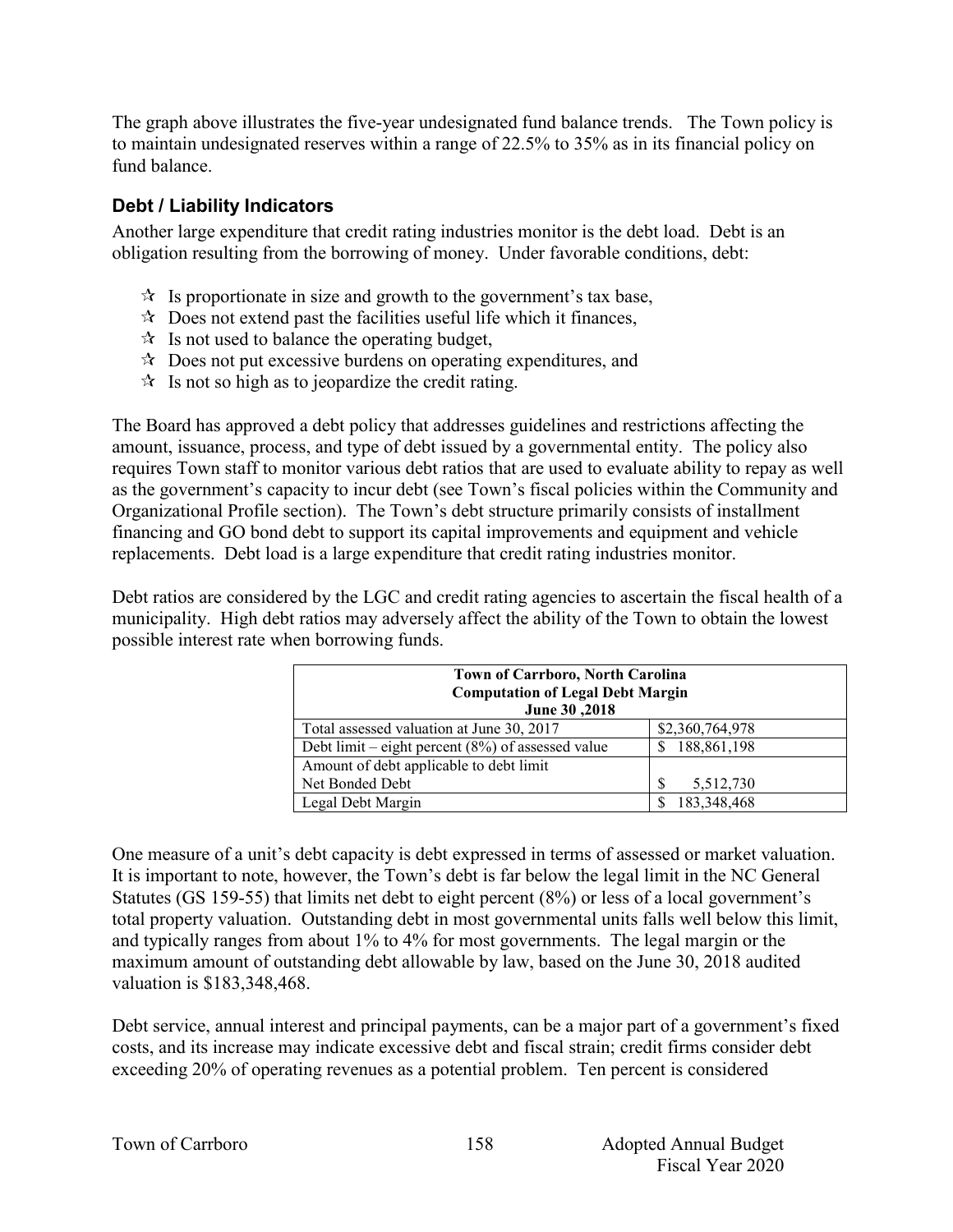acceptable (footnote1). The North Carolina Local Government Commission (LGC) advises that a heavy debt burden may be evidenced by a ratio of General Fund Debt Service to General Fund Expenditures exceeding 15%. The Town will maintain this ratio at or below 12%, considering this to be a moderate level of debt. In the last audited year, the Town shows that debt expenditures are approximately 5.0% of the total expenditures for the year ending June 30, 2018. The Five-Year Plan shows the percentage of debt service expenditures remaining at or below this level.





|                                     | 2013-2014       | 2014-2015       | 2015-2016       | 2016-2017       | 2017-2018       |
|-------------------------------------|-----------------|-----------------|-----------------|-----------------|-----------------|
| Long-Term<br>Debt                   | \$7,477,109     | \$7,248,164     | \$6,971,705     | \$6,274,461     | \$5,512,730     |
| <b>Property</b><br><b>Valuation</b> | \$2,088,514,087 | \$2,113,902,961 | \$2,135,604,701 | \$2,163,259,569 | \$2,360,764,978 |

**Warning Trend: Increasing ratio of long-term debt to total property valuation. Formula: Long-term Debt/Total Property Valuation.**

#### *Description*

The definition of debt considered by rating agencies is generally limited to bonded debt because of the fact that this debt is backed by the full faith and credit of the town which is represented by the Town's property valuation. However, given that all debt by the Town is considered a fixed cost and property taxes are the primary revenue source for the Town, the analysis of debt above includes long-term installment financing for infrastructure and land as well as equipment and vehicle debt. An increase in total long-term debt as a percentage of taxable assessed valuation can mean that the government's ability to repay debt is diminishing - assuming that the government depends on the property tax to repay its debts.

<sup>&</sup>lt;sup>1</sup> "Evaluating Financial Condition, A Handbook for Local Government," ICMA, Sanford M. Groves and Maureen Godsey Valente, pp 83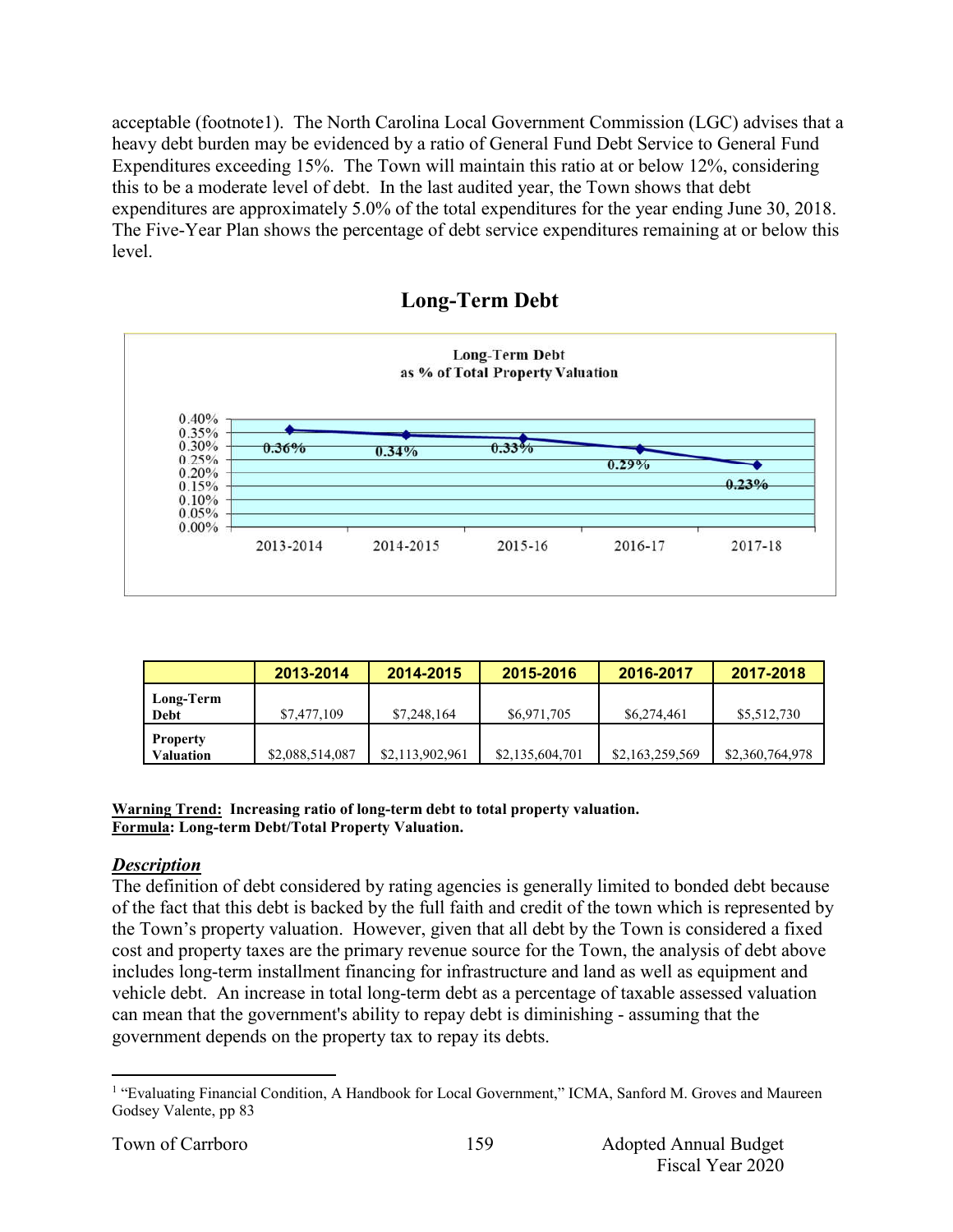Standard and Poor's (S&P) reviews the level of long-term debt, recognizing that accelerated debt issuance can overburden a municipality. However, S&P also recognizes that a low debt profile may not be a positive credit factor since it may indicate underinvestment in capital facilities. Investment in public infrastructure is believed to enhance the growth prospects of the private sector.

#### **Discussion**

For municipalities comparable to Carrboro (populations ranging from 10,000 to 24,999), the average debt-to-assessed valuation ratio (computed by the Local Government Commission) in FY17-18 was .415 percent; a high level is considered 1.804 percent. The debt-to-assessed valuation ratio for Carrboro in the last audited year was .234 percent, which is below the average valuation for jurisdictions of similar size. The LGC includes authorized but unissued debt in its debt ratio formula. The graph above reflects the historical perspective that credit-rating agencies and audit reports consider; only issued debt is calculated in the debt ratio and thus Town debt ratios in the presented graphs are slightly different.

# *Debt per Capita*



Debt can also be monitored on a per capita basis. It is especially useful for communities that do not rely heavily on property taxes and that cannot easily compute a substitute revenue base for comparison (footnote2). This is an indicator that is monitored by the LGC and is useful for comparison with other similar jurisdictions. The average for comparable jurisdictions in FY17-18 was \$303 per capita; \$1,534 per capita is considered a high ratio. According to the LGC, the Town's ratio of outstanding general obligation bond debt which includes authorized and unissued general obligation bond debt and installment purchase debt is \$170 per capita. The graph above shows a lower per capita figure that is based on different assumptions than LGC. This figure is adjusted for inflation, relies on actual audited valuation, and does not include authorized but unissued debt. The decreases in FY14-15 through FY17-18 are due to lease-purchase of fewer vehicles and equipment and continued principal payments on bonded debt.

<sup>&</sup>lt;sup>2</sup> Evaluating Financial Condition, A Handbook for Local Government," ICMA, Sanford M. Groves and Maureen Godsey Valente, pp 81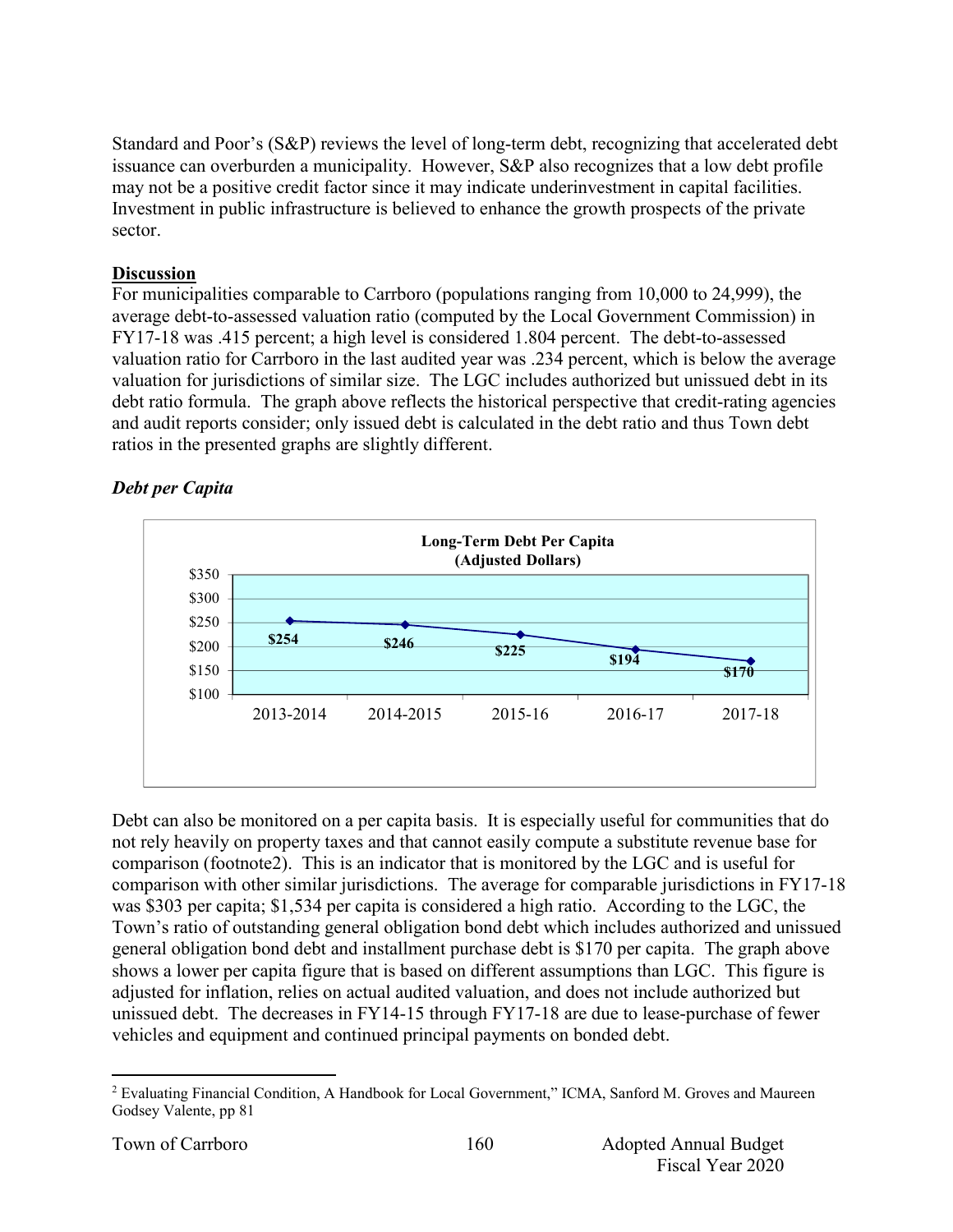# *Debt Service*



|                                 | 2013-2014    | 2014-2015    | 2015-2016    | 2016-2017    | 2017-2018    |
|---------------------------------|--------------|--------------|--------------|--------------|--------------|
| <b>Debt Service</b>             | \$1,292,484  | \$1,148,954  | \$1,164,298  | \$1,136,832  | \$1,140,714  |
| <b>Net Operating</b><br>Revenue | \$20,410,534 | \$20,938,539 | \$20,705,996 | \$21,008,891 | \$22,558,145 |

**Warning Trend: Increasing debt service as a percentage of operating revenue. Formula: Debt Service/Operating Revenue**

#### **Description**

Debt service is defined here as the amount of principal and interest that a local government must pay each year on its long-term debt plus the interest it must pay on short-term debt. Increasing debt service reduces expenditure flexibility by adding to the government's obligations. According to the ICMA, debt service under 10 percent of net operating revenue is considered acceptable while anything approaching 20 percent is considered excessive. Debt service can be a major part of a government's fixed costs, and increases may indicate excessive debt and fiscal strain.

#### *Discussion*

The graph shows that debt expenditures are approximately 5.1 percent of net operating revenues in FY17-18. This ratio, while different in focus than the Town's debt policy which monitors debt service as a percentage of expenditures, tells a similar story of relatively stable debt service that is below the stated ceiling of 12%. In January 2013 the Town issued \$4.6 million of general obligation bonds which required principal and interest payment beginning in FY 2013-14.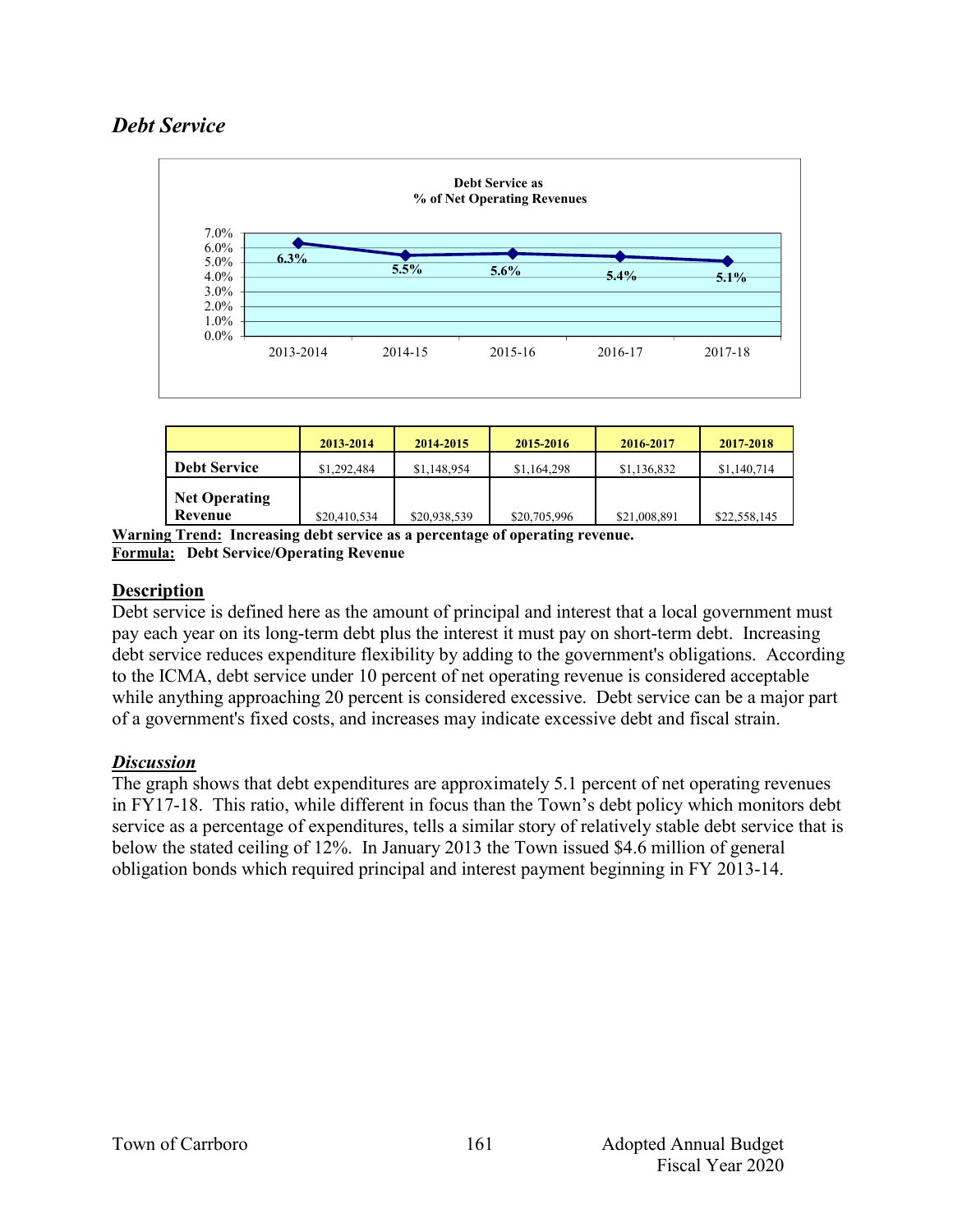

| <b>Overlapping Debt</b> |
|-------------------------|
|                         |

|                               | 2013-14      | 2014-15      | $2015 - 16$  | 2016-17      | 2017-18      |
|-------------------------------|--------------|--------------|--------------|--------------|--------------|
| Carrboro Debt                 | \$4,350,000  | \$4,100,000  | \$3,850,000  | \$3,600,000  | \$3,350,000  |
| <b>Orange County Debt</b>     | \$26,912,280 | \$26,617,234 | \$24,286,596 | \$22,637,920 | \$25,505,518 |
| <b>Total Overlapping Debt</b> | \$31,262,280 | \$30,717,234 | \$28,136,596 | \$26,237,920 | \$28,855,518 |

**Warning Trend: Increasing overlapping debt as a percentage of total assessed property valuation. Formula: Carrboro Long-Term Debt Plus Orange County Long-Term Debt/Carrboro Assessed Property Valuation**

#### **Description**

Overlapping debt is the net direct bonded debt of another jurisdiction that is issued against a tax base within part or all of the boundaries of the community. The level of overlapping debt is only that debt which is applicable to the property shared by the two jurisdictions. The overlapping debt indicator measures the ability of the community's tax base to repay the debt obligations issued by all of its governmental and quasi-governmental jurisdictions.

#### *Discussion*

The overlapping debt ratio does not present any warning signs. From FY13-14 to FY16-17, the overlapping debt rate for Orange County has decreased. FY17-18 trended slightly higher due to an increase in the Orange County total debt.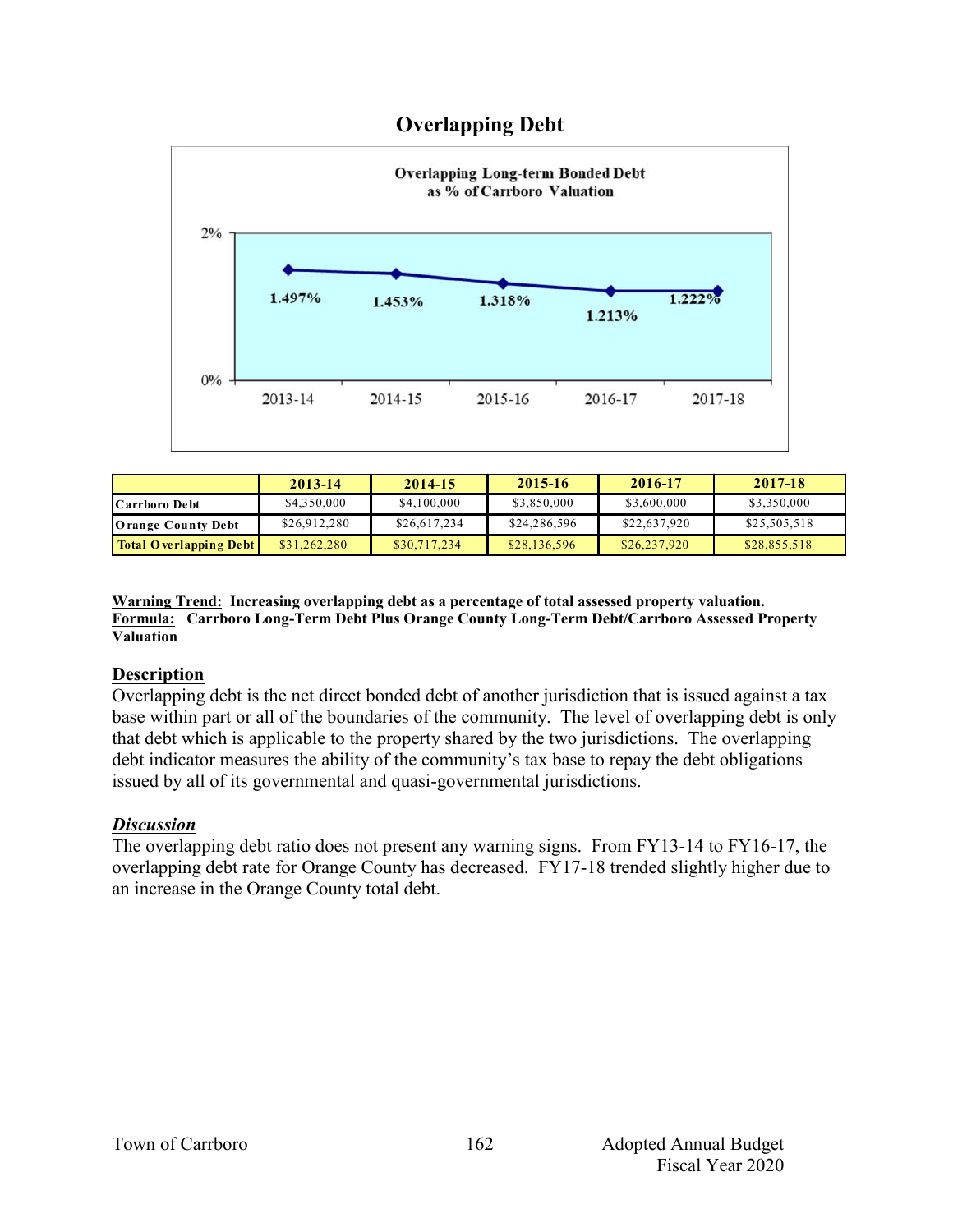# **Current Town Financial Condition**

The Town's current financial condition is very strong. The Town has consistently maintained a fund balance exceeding 35% of total expenditures. At June 30, 2018 the Town's unassigned fund balance as a percentage of total expenditures was 52%. For the last nine years through FY 2018- 19, the Town has been able to maintain service levels without a property tax increase.

#### **Future Trends**

The Town makes projections about future costs based on the most recent adopted budget and the Capital Improvements Plan (CIP). This is a tool for reflecting trends rather than actual revenues, expenditures, and tax rates. The five-year plan is designed to show the tax rate impact of town services over the long-term if growth continues at the current rates assumed in the model. The projections contained in the plan are best estimates based upon current information, past trends, and the assumptions outlined within this section.

The model is built with the objective of maintaining undesignated fund balance levels at a minimum of twenty-two and one-half percent (22.5%) of budgeted expenditures. The Town Manager's goal is to keep tax rates at the lowest possible level while continuing to provide a high quality level of services. The assumptions built into this model are very conservative, projecting slow growth in the revenue base while continuing to fund expenditures at historical levels or higher, creating a budgetary gap that in the model, is filled by anticipated revenue increases.

#### *Revenues*

Over the last five years total revenue has grown by roughly 2%. The Town has four sources of recurring revenue: Property Taxes, Local Sales Tax, Other Taxes and Licenses, and Intergovernmental. Property and sales tax revenues are 72% of total revenues. Based on the past five-year trend, we expect property taxes to grow at a modest 2%. On the other hand, sales tax revenues have rebounded over the last five years. Sales tax revenues are expected to increase 3- 5% in the coming year. Because of the Town's close proximity to Research Triangle Park, UNC-Chapel Hill, and UNC Hospitals, the Town has maintained a steady flow of economic activities.

In addition to property and sales tax revenues, the Town includes projections for certain intergovernmental revenues collected by the state that are distributed to local governments based upon a formula. These intergovernmental revenues include sales tax on electricity, natural piped gas, telecommunications sales tax, and beer and wine sales. The Town occasionally receives grant funding for specific projects or programs. In FY 2015-16 the Town received grant awards totaling \$928,096 from FEMA and NC Hazard Mitigation Program to address storm water management and flooding in the Town.

Fund balance is used to balance the budget and to minimize tax increases. Budgets are balanced with the goal of maintaining the undesignated fund balance within the range of 22.5% to 35% of total expenditures. Unassigned fund balance on June 30, 2018 was 52% of total FY18 expenditures. This reflects a healthy fund balance level above the established policy that may provide options to offset some of the capital costs in future years.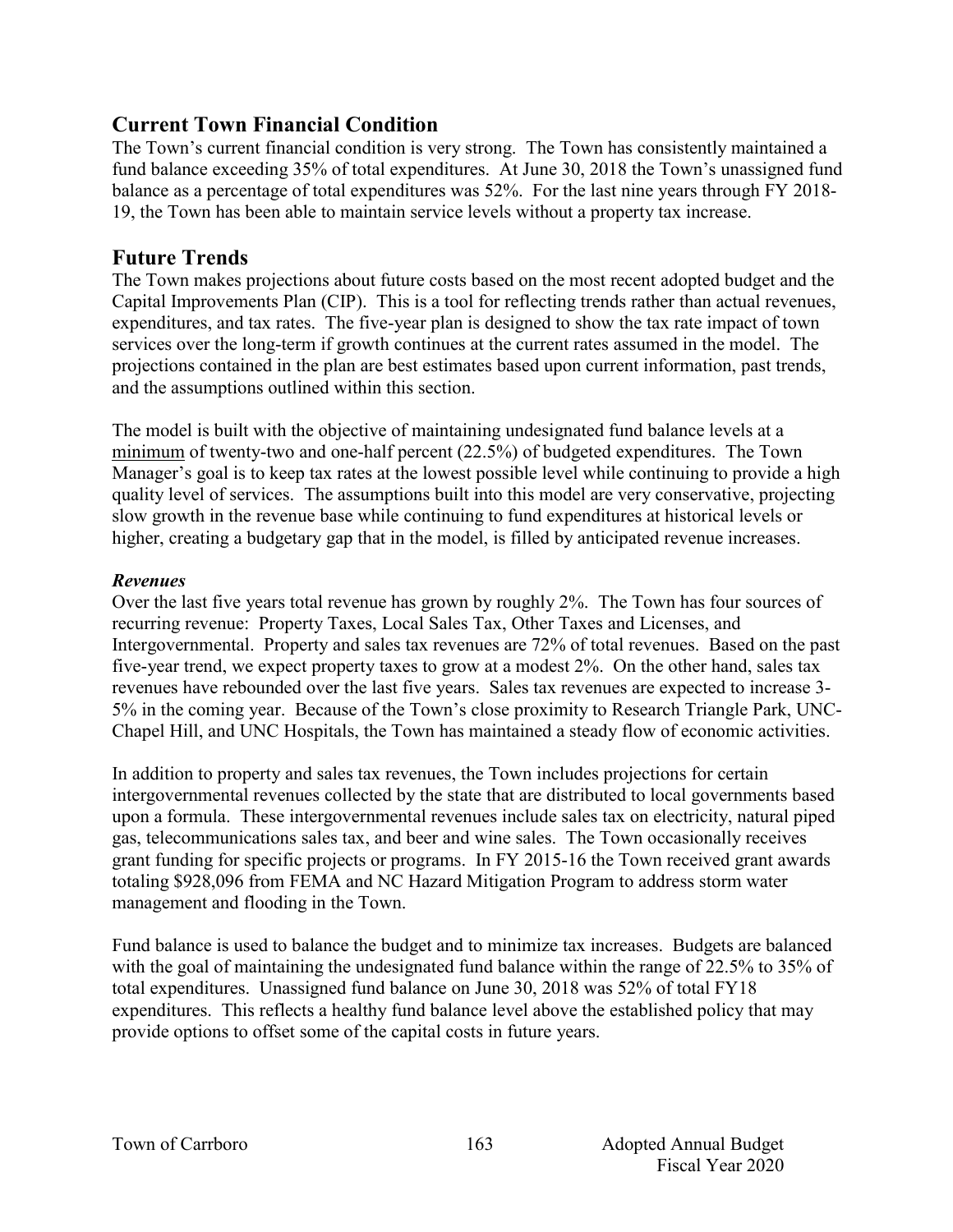Below is a summary of projected property tax rates and general fund revenues through fiscal year ending June 30, 2024.

|                                  | 2018-19       | 2019-20       | 2020-21       | 2021-22       | 2022-23       | 2023-24       |  |  |
|----------------------------------|---------------|---------------|---------------|---------------|---------------|---------------|--|--|
| General Fund                     | Adopted       | Recommended   | Projected     |               |               |               |  |  |
| <b>Property Tax Revenues</b>     | <b>Budget</b> | <b>Budget</b> |               |               |               |               |  |  |
| <b>Property Valuation</b>        | 2,265,330,304 | 2,269,860,965 | 2,315,258,184 | 2,361,563,348 | 2,408,794,615 | 2,456,970,507 |  |  |
| <b>Tax Collection Rate</b>       | 98.0%         | 98.0%         | 98.0%         | 98.0%         | 98.0%         | 98.0%         |  |  |
| Collectible Tax Base             | 2,220,023,698 | 2,224,463,746 | 2,268,953,020 | 2,314,332,081 | 2,360,618,723 | 2,407,831,097 |  |  |
| Tax Base per \$100 Levy          | 22,200,237    | 22,244,637    | 22,689,530    | 23, 143, 321  | 23,606,187    | 24,078,311    |  |  |
| Ad Valorem Revenue               | 13,084,820    | 13,110,989    | 13,373,209    | 13,640,673    | 13,913,487    | 14, 191, 757  |  |  |
| Tax Levy per Penny               | 222,002       | 222,446       | 226,895       | 231,433       | 236,062       | 240,783       |  |  |
|                                  |               |               |               |               |               |               |  |  |
| Tax Rate                         | 0.5894        | 0.5894        | 0.5894        | 0.5894        | 0.5894        | 0.5894        |  |  |
|                                  |               |               |               |               |               |               |  |  |
| Current Levy - Ad Valorem        | 11,805,069    | 12,950,000    | 13,373,209    | 13,640,673    | 13,913,487    | 14, 191, 757  |  |  |
| Prior Year Ad Valorem Tax        |               |               |               |               |               |               |  |  |
| Penalty/Interest Revenue         | 28,086        | 28,367        | 28,934        | 29,513        | 30,103        | 30,705        |  |  |
| <b>Total Ad Valorem Revenues</b> | 11,833,155    | 12,978,367    | 13,402,143    | 13,670,186    | 13,943,590    | 14,222,462    |  |  |

*Note*: The above property tax rate does not include the amount devoted to Affordable Housing Fund…see related chart on the following pages. Property tax valuation assumes growth of 2% per year.

|                                    | 2018-19    | 2019-20       | 2020-21    | 2021-22    | 2022-23    | 2023-24    |  |
|------------------------------------|------------|---------------|------------|------------|------------|------------|--|
| <b>General Fund</b>                | Adopted    | Recommended   | Projected  |            |            |            |  |
| Revenues                           | Budget     | <b>Budget</b> |            |            |            |            |  |
| Ad Valorem Tax                     | 11,833,155 | 12,978,367    | 13,237,934 | 13,502,693 | 13,772,747 | 14,048,202 |  |
| Local Sales Tax                    | 4,475,980  | 4,649,090     | 4,788,563  | 4,932,220  | 5,080,187  | 5,232,593  |  |
| Other Taxes/Licenses               | 1,604,757  | 1,610,441     | 1,642,650  | 1,675,503  | 1,709,013  | 1,743,193  |  |
| Unrestricted Intergovernmental     | 1,422,090  | 1,400,700     | 1,414,707  | 1,428,854  | 1,443,143  | 1,457,574  |  |
| Restricted Intergovernmental       | 633,991    | 645,198       | 651,650    | 658,167    | 664,749    | 671,396    |  |
| <b>Fees and Permits</b>            | 1,193,085  | 1,227,219     | 1,251,763  | 1,276,798  | 1,302,334  | 1,328,381  |  |
| Sales and Services                 | 285,521    | 273,050       | 278,511    | 284,081    | 289,763    | 295,558    |  |
| <b>Investment Earnings</b>         | 51,812     | 150,000       | 151,500    | 153,015    | 154,545    | 156,090    |  |
| <b>Other Revenues</b>              | 161,441    | 142,190       | 143,612    | 145,048    | 146,498    | 147,963    |  |
| <b>Other Financing Sources</b>     |            |               |            |            |            |            |  |
| Fund Balance Appropriated          | 1,088,391  | 1,500,753     | 886,677    | 1,362,010  | 1,891,301  | 2,479,868  |  |
| <b>General Fund Total Revenues</b> | 22,750,223 | 24,577,008    | 24,447,567 | 25,418,389 | 26,454,280 | 27,560,818 |  |

Assumptions used in revenue projections are as follows:

| Ad Valorem Tax Base               | 2% per year thereafter                |
|-----------------------------------|---------------------------------------|
| Local Sales Tax                   | $3\%$ per year                        |
| <b>Other Taxes and Licenses</b>   | $2\%$ per year                        |
| Unrestricted Intergovernmental    | $1\%$ per year                        |
| Restricted Intergovernmental      | $1\%$ per year                        |
| Fees and Permits                  | $2\%$ per year                        |
| Sales and Services                | $2\%$ per year                        |
| Interest Earnings/Other Revenue   | $1\%$ per year                        |
| <b>Fund Balance Appropriation</b> | Per balanced budget financial policy. |
|                                   |                                       |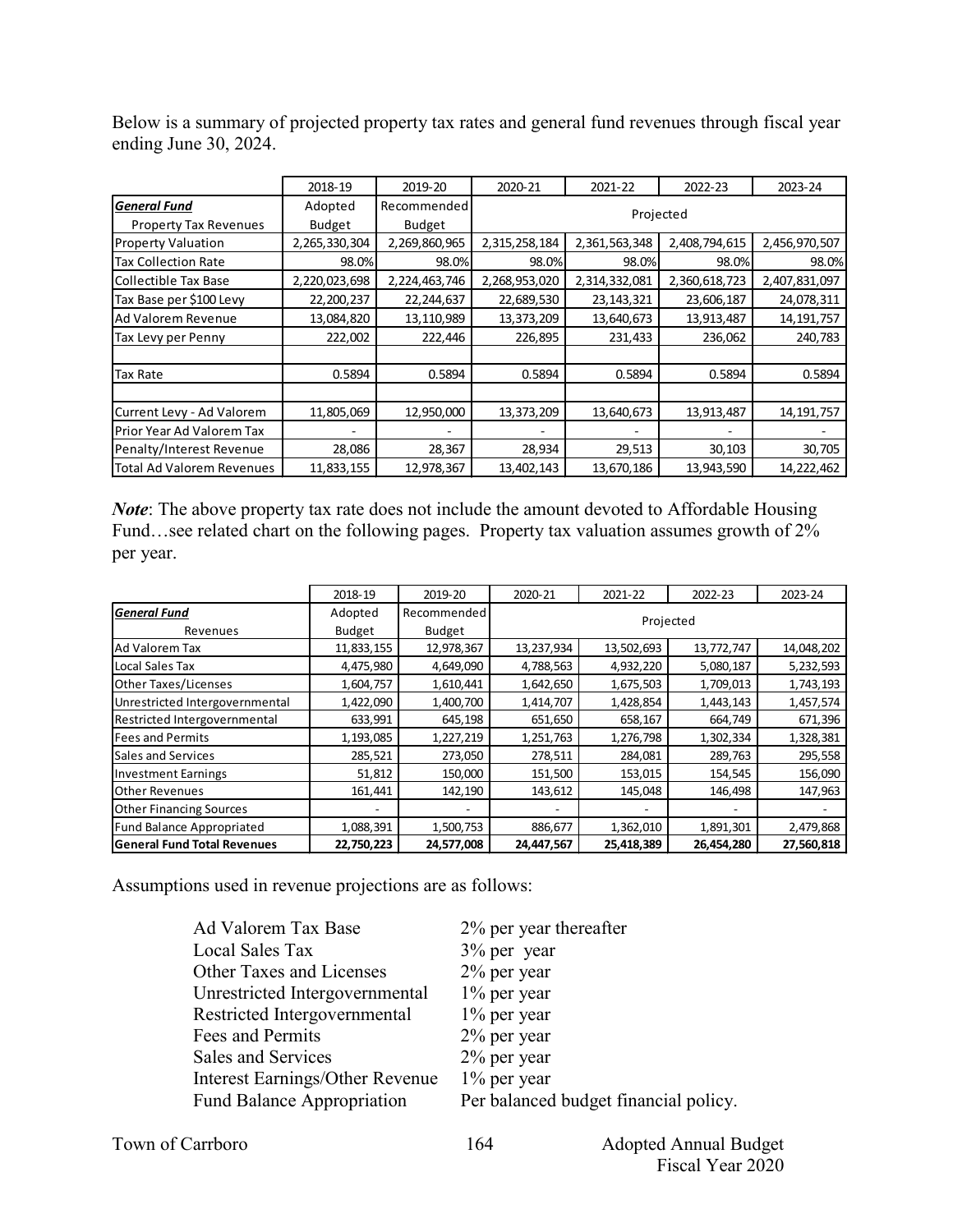#### *General Fund Operating Expenditures*

Personnel costs represent over half of the budget, which underscores the nature of government as a service industry and the primary asset is the people who work for it. Consequently, the fiveyear plan is impacted by assumptions regarding employee salaries and related expenses. For FY 2018-19 the Town has 163.5 full-time equivalent positions with an additional 1.5 full-time equivalent positions projected for next year. The assumptions within the plan assume an average 2% increase in salaries and a 10% increase in fringe benefits.

|                                 | 2018-19       | 2019-20       | 2020-21    | 2021-22    | 2022-23    | 2023-24      |  |
|---------------------------------|---------------|---------------|------------|------------|------------|--------------|--|
| <b>General Fund</b>             | Adopted       | Recommended   |            |            |            |              |  |
| Expenditures                    | <b>Budget</b> | <b>Budget</b> | Projected  |            |            |              |  |
| Salary and Wages                | 9,729,183     | 9,939,112     | 10,137,894 | 10,340,652 | 10,547,465 | 10,758,414   |  |
| Fringe Benefits                 | 3,820,098     | 4,691,362     | 5,160,498  | 5,676,548  | 6,244,203  | 6,868,623    |  |
| <b>Total Personnel Costs</b>    | 13,549,281    | 14,630,474    | 15,298,392 | 16,017,200 | 16,791,668 | 17,627,037   |  |
|                                 |               |               |            |            |            |              |  |
| <b>Operating Costs:</b>         |               |               |            |            |            |              |  |
| <b>General Operating Costs</b>  | 4,939,117     | 4,938,838     | 5,087,003  | 5,239,613  | 5,396,801  | 5,558,705    |  |
| Human Services Grant            | 270,000       | 249,000       | 249,000    | 249,000    | 249,000    | 249,000      |  |
| Other Governance Support        | 373,067       | 408,052       | 416,213    | 424,537    | 433,028    | 441,689      |  |
| Landfill Fees                   | 311,000       | 360,000       | 370,800    | 381,924    | 393,382    | 405,183      |  |
| <b>Transportation Costs</b>     | 1,811,000     | 2,002,600     | 2,102,730  | 2,207,867  | 2,318,260  | 2,434,173    |  |
| Debt Service                    | 1,094,285     | 1,245,244     | 1,211,346  | 1,550,612  | 1,550,765  | 1,601,654    |  |
| Transfer to Affordable Housing  |               | 52,000        | 18,242     | 14,986     | 11,629     | 8,169        |  |
| <b>Transfers to Other Funds</b> | 250,000       | 405,200       | 405,200    | 405,200    | 405,200    | 405,200      |  |
| <b>Total Operating Costs</b>    | 9,048,469     | 9,660,934     | 9,860,534  | 10,473,739 | 10,758,065 | 11, 103, 773 |  |
|                                 |               |               |            |            |            |              |  |
| <b>Capital Outlay</b>           | 215,779       | 285,600       | 250,000    | 250,000    | 250,000    | 250,000      |  |
|                                 |               |               |            |            |            |              |  |
| <b>Total Expenditures</b>       | 22,813,529    | 24,577,008    | 25,408,926 | 26,740,939 | 27,799,733 | 28,980,810   |  |

The five-year plan generally shows operating expenditures at rates that mirror historical trends and commitments of the Town for specific policy or capital initiatives.

The expenditure assumptions are:

| Salary and Wages                | 2% per year and maintain current 167 FTEs after FY20     |
|---------------------------------|----------------------------------------------------------|
| <b>Fringe Benefits</b>          | 10% increase per year                                    |
| <b>General Operating Costs</b>  | 3% per year                                              |
| Human Services                  | $0\%$ per year                                           |
| <b>Other Governance Support</b> | $2%$ per year                                            |
| Landfill Fees                   | 3% per year                                              |
| <b>Transportation Costs</b>     | 5% per year                                              |
| Debt Service                    | Based on Debt Service projections-see following pages    |
| Transfer to Affordable Hsg      | Amount needed to balance the AH Fund                     |
| Transfers To Other Funds        | Level funding transfer to Capital Reserve for street re- |
|                                 | surfacing and future debt service of facilities          |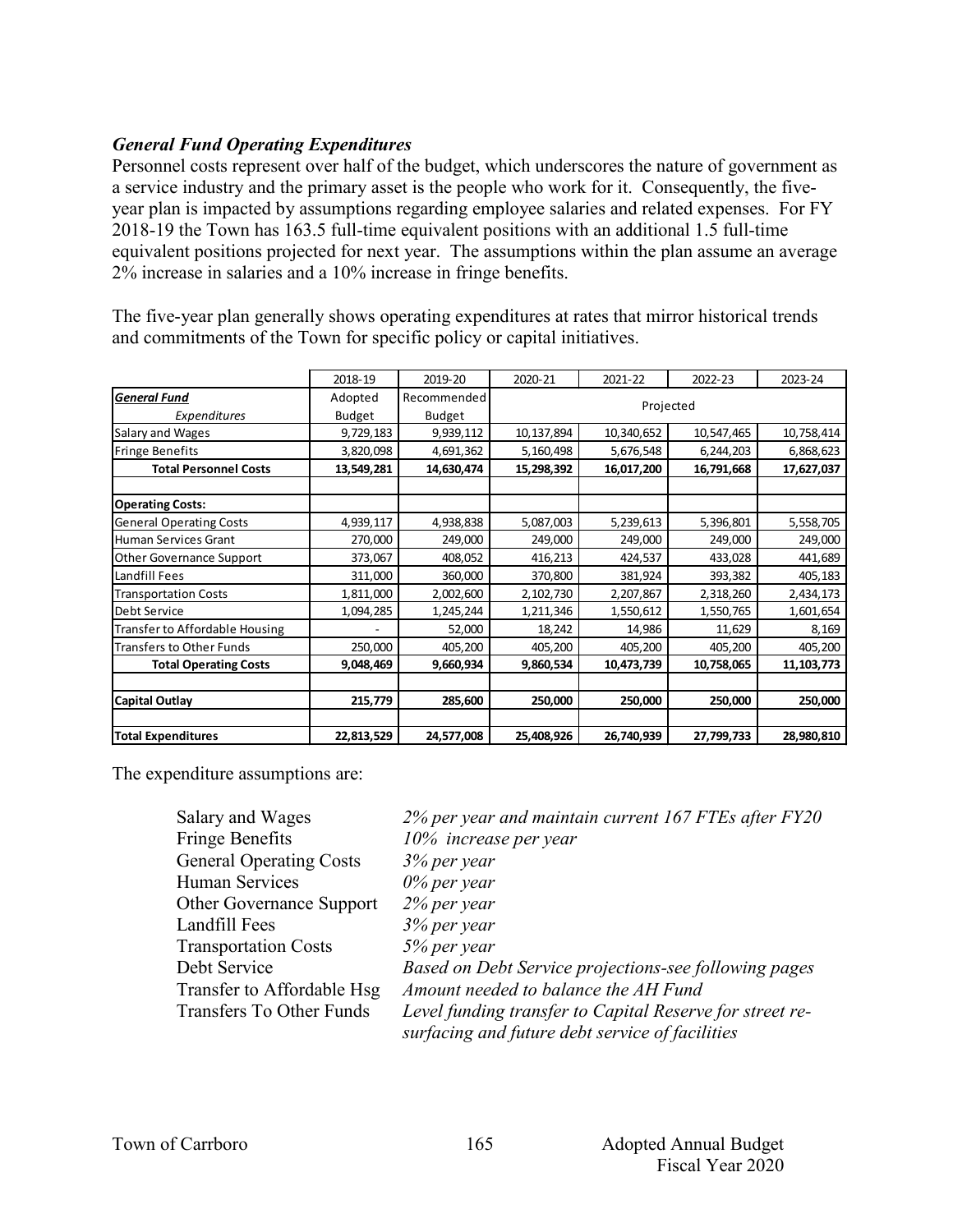#### *Affordable Housing Fund*

Below is a summary of projected property tax rates, revenue sources and expenditures through fiscal year ending June 30, 2024.

|                                   | 2018-19       | 2019-20       | 2020-21       | 2021-22       | 2022-23       | 2023-24       |  |  |
|-----------------------------------|---------------|---------------|---------------|---------------|---------------|---------------|--|--|
| <b>Affordable Housing Fund</b>    | Adopted       | Recommended   | Projected     |               |               |               |  |  |
| <b>Property Tax Revenues</b>      | <b>Budget</b> | <b>Budget</b> |               |               |               |               |  |  |
| <b>Property Valuation</b>         | 2,265,330,304 | 2,269,860,965 | 2,315,258,184 | 2,361,563,348 | 2,408,794,615 | 2,456,970,507 |  |  |
| <b>Tax Collection Rate</b>        | 98.0%         | 98.0%         | 98.0%         | 98.0%         | 98.0%         | 98.0%         |  |  |
| Collectible Tax Base              | 2,220,023,698 | 2,224,463,746 | 2,268,953,020 | 2,314,332,081 | 2,360,618,723 | 2,407,831,097 |  |  |
| Tax Base per \$100 Levy           | 22,200,237    | 22,244,637    | 22,689,530    | 23, 143, 321  | 23,606,187    | 24,078,311    |  |  |
| Ad Valorem Revenue                | 111,001       | 222,446       | 340,343       | 347,150       | 354,093       | 361,175       |  |  |
| Tax Levy per Penny                | 222,002       | 222,446       | 226,895       | 231,433       | 236,062       | 240,783       |  |  |
|                                   |               |               |               |               |               |               |  |  |
| Tax Rate                          | 0.0050        | 0.0100        | 0.0150        | 0.0150        | 0.0150        | 0.0150        |  |  |
|                                   |               |               |               |               |               |               |  |  |
| Current Levy - Ad Valorem         | 112,500       | 225,000       | 340,343       | 347,150       | 354,093       | 361,175       |  |  |
| Prior Year Ad Valorem Tax         |               | ۰             | 3,000         | 3,060         | 3,121         | 3,183         |  |  |
| Penalty/Interest Revenue          |               | ۰             | 500           | 510           | 520           | 530           |  |  |
| Total Ad Valorem Revenues         | 112,500       | 225,000       | 343,843       | 350,720       | 357,734       | 364,888       |  |  |
|                                   |               |               |               |               |               |               |  |  |
| <b>Transfer from General Fund</b> | ٠             | 52,000        | 18,242        | 14,986        | 11,629        | 8,169         |  |  |
|                                   |               |               |               |               |               |               |  |  |
| <b>Total Operating Costs</b>      | 337,500       | 358,500       | 362,085       | 365,706       | 369,363       | 373,057       |  |  |

The above chart uses the below assumptions:

Operating Costs *1% per year*

Ad Valorem Tax Base 2% per year thereafter Transfer fr General Fund *Amount needed to balance the AH Fund*

#### *Capital Investments*

The Board adopts a 5-year Capital Improvements Plan (CIP) annually. The table below is a summary of capital projects, current and new requests with estimated cash needs per year.

**Summary of Capital Improvements Plan FY 2019-20 through FY 2023-24**

|                              | г 1 <i>2</i> 01 <i>7</i> -20 шгои <u>е</u> н г 1 <i>2023-2</i> 4 |                       |             |             |             |             |              |                  |              |  |  |
|------------------------------|------------------------------------------------------------------|-----------------------|-------------|-------------|-------------|-------------|--------------|------------------|--------------|--|--|
|                              |                                                                  | <b>Previous</b>       |             |             |             |             |              | <b>FY20-FY24</b> | Project      |  |  |
|                              |                                                                  | <b>Appropriations</b> | FY 2020     | FY 2021     | FY 2022     | FY 2023     | FY 2024      | Total            | Total        |  |  |
| <b>Expenses</b>              |                                                                  |                       |             |             |             |             |              |                  |              |  |  |
| Planning/Design              |                                                                  | 2,400,124             | 460,406     | 55,000      | 1,154,897   | 447,000     | 6,110,000    | 8,227,303        | 10,627,427   |  |  |
| Construction                 |                                                                  | 19,684,645            | 1,993,516   | 1,495,000   | 1,592,500   | 3,445,000   | 4,368,907    | 12,894,923       | 32,579,568   |  |  |
| Land/ROW                     |                                                                  | 696,480               | 125,000     | 46,000      |             | 43,196      |              | 214,196          | 910,676      |  |  |
| Equipment/Furnishings        |                                                                  |                       | 1,144,800   | 771,003     | 476,560     | 639,377     | 428,904      | 3,460,644        | 3,460,644    |  |  |
| <b>Total Expenditures</b>    | \$                                                               | 22,781,249            | \$3,723,722 | \$2,367,003 | \$3,223,957 | \$4,574,573 | \$10,907,811 | \$24,797,066     | \$47,578,315 |  |  |
|                              |                                                                  |                       |             |             |             |             |              |                  |              |  |  |
| <b>Appropriations</b>        |                                                                  |                       |             |             |             |             |              |                  |              |  |  |
| Intergovernmental Funds      |                                                                  | 8,231,100             | 969,472     | 477,000     | 1,312,718   | 164,557     | 6,635,125    | 9,558,872        | 17,789,972   |  |  |
| General Fund                 |                                                                  | 4,218,591             | 300,000     | 300,000     | 300,000     | 300,000     | 300,000      | 1,500,000        | 5,718,591    |  |  |
| Capital Project Fund         |                                                                  | 248,823               | 1,058,974   | 225,000     | 251,179     | 8,639       | 133,782      | 1,677,574        | 1,926,397    |  |  |
| Storm Water Fund             |                                                                  |                       | 235,400     | 375,000     | 381,000     | 462,000     | 510,000      | 1,963,400        | 1,963,400    |  |  |
| GO Bonds                     |                                                                  | 882,898               |             |             |             |             |              |                  | 882,898      |  |  |
| <b>Installment Financing</b> |                                                                  | 9,000,000             | 651,876     | 771,003     | 576,560     | 3,539,377   | 3,328,904    | 8,867,720        | 17,867,720   |  |  |
| Other                        |                                                                  | 199,837               | 508,000     | 219,000     | 402,500     | 100,000     |              | 1,229,500        | 1,429,337    |  |  |
| <b>Total Funding</b>         | \$                                                               | 22,781,249            | \$3,723,722 | \$2,367,003 | \$3,223,957 | \$4,574,573 | \$10,907,811 | \$24,797,066     | \$47,578,315 |  |  |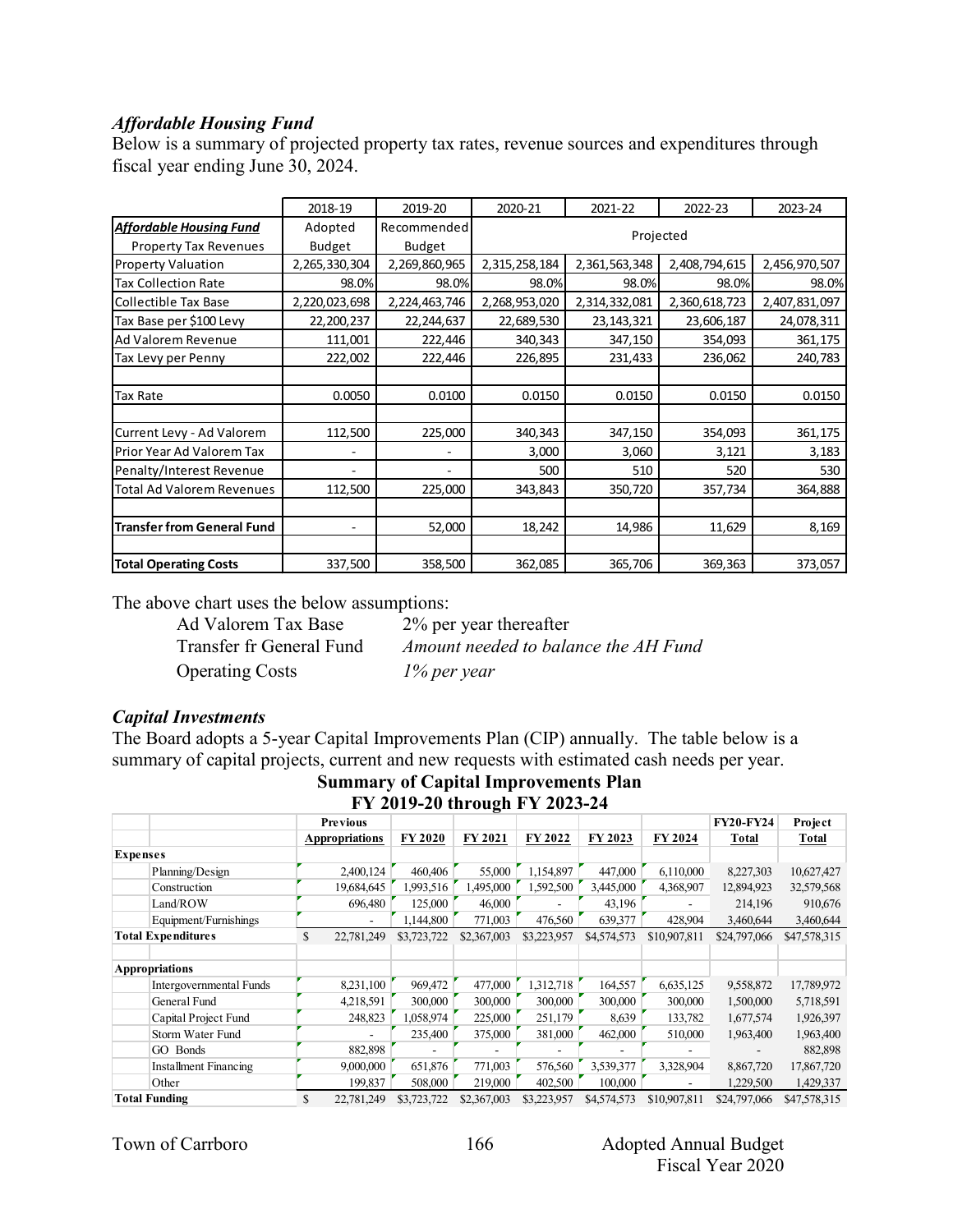The Capital Improvements Plan (CIP) for FY 2019-20 through FY 2023-24 includes a number of new projects related to facility improvements and stormwater retrofits. The Town currently has 9 capital projects underway totaling \$22.7 million. The largest project is the 203 S. Greensboro Street project at \$15.7 million, a joint endeavor between the Town and Orange County, to develop a facility to house the Orange County Southern Branch Library, administrative offices for the Town, and other possible uses. The County is expected to contribute \$6.0 million and the Town anticipates debt financing of \$9.0 million. Over the next five years, the Town will need funds to undertake the following projects;

Street Re-surfacing: \$1.5 million; Vehicles and Equipment: \$2.8 million; Town Facility Improvements: \$12.4 million; Stormwater improvements: \$2.2 million; Infrastructure Projects (e.g., sidewalks, bike ways, etc.): \$3.6 million.

The Facilities Assessment and Space Needs Study in 2016 identified a need to renovate several Town building. However, these projects will required further definition to allow for better evaluation of funding options as well as impact analysis on the General Fund.

Past CIPs anticipated increased pressure on the tax rate when the Town issued the \$4.6 million general obligation bonds for construction of sidewalks and greenways in 2013. However, after evaluating its debt portfolio, the Town elected to pay off some old debt before maturity that had interest rates higher than the current market. This allowed the Town to maintain a level rate of debt service. The only major debt over the next three to five years is expected to be financing for the 203 S. Greensboro Project and the facility improvement projects.

|                                            | 2018-19       | 2019-20       | 2020-21   | 2021-22   | 2022-23   | 2023-24   |  |
|--------------------------------------------|---------------|---------------|-----------|-----------|-----------|-----------|--|
| <b>Debt Service</b>                        | Adopted       | Recommended   |           |           |           |           |  |
|                                            | <b>Budget</b> | <b>Budget</b> | Projected |           |           |           |  |
| Sidewalk & Greenways GO Bonds              | 327,500       | 322,136       | 317,500   | 312,500   | 307,500   | 302,500   |  |
| <b>Fire Substation</b>                     | 251,740       | 251,740       | 240,517   | 234,905   | 229,293   | 223,682   |  |
| Vehicle and Equipment                      | 515,045       | 671,368       | 125,732   | 50,735    |           |           |  |
| <b>Current Debt Service</b>                | 1,094,285     | 1,245,244     | 683,749   | 598,140   | 536,793   | 526,182   |  |
|                                            |               |               |           |           |           |           |  |
| <b>Future Vehicle &amp; Equipment Debt</b> |               |               | 167,597   | 242,597   | 317,597   | 392,597   |  |
|                                            |               |               |           |           |           |           |  |
| <b>Future Long-Term Debt Service:</b>      |               |               |           |           |           |           |  |
| 203 S Greensboro Development               |               |               | 360.000   | 709,875   | 696,375   | 682,875   |  |
|                                            |               |               |           |           |           |           |  |
| Total Current & Future Debt                | 1,094,285     | 1,245,244     | 1,211,346 | 1,550,612 | 1,550,765 | 1,601,654 |  |

The Town historically has not carried a significant amount of debt. Below is a summary of the Town's current and future debt service projected through FY 2023-24.